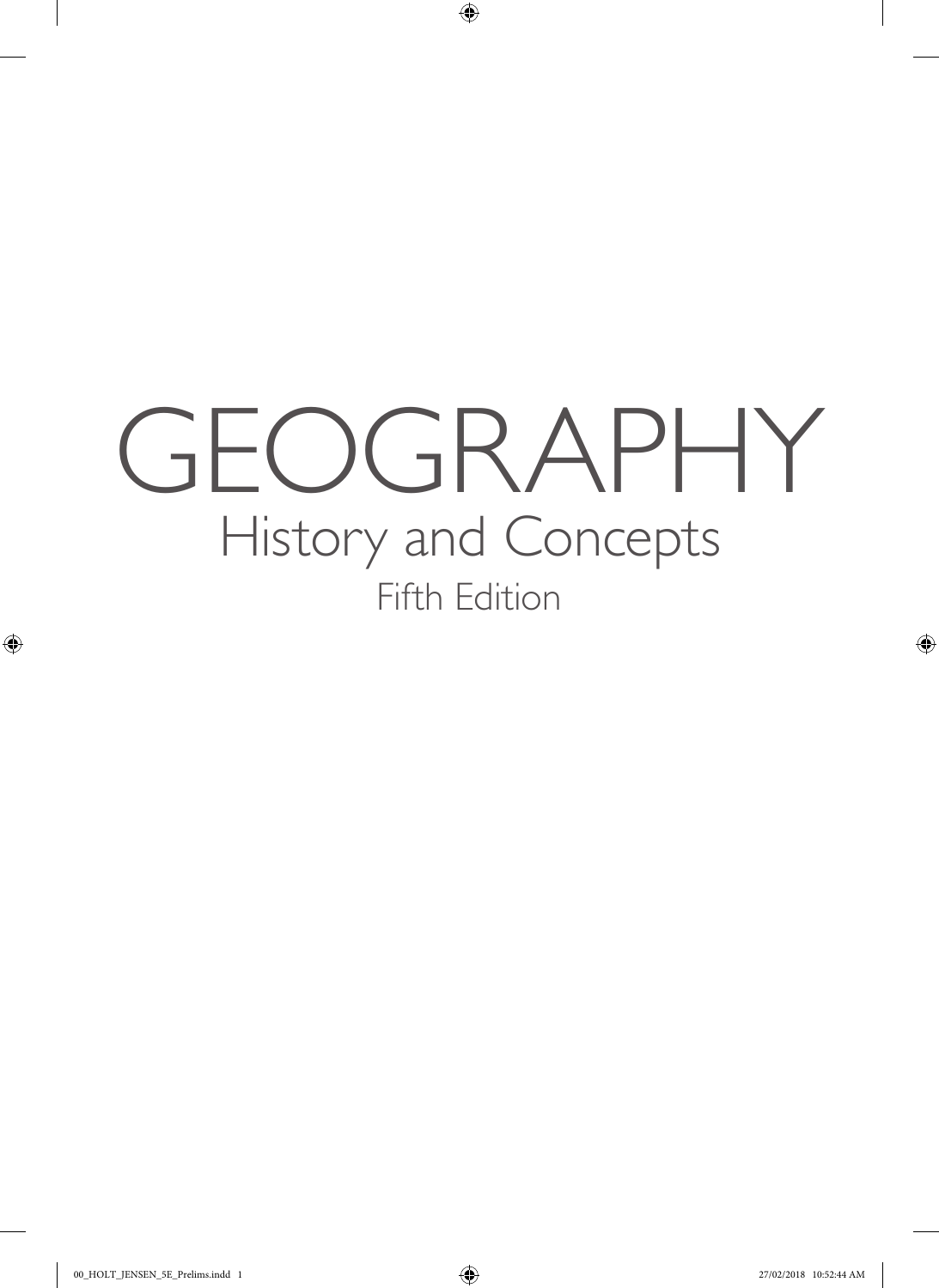**To my grandchildren Elisabeth, Mathilde and Selma with the hope that geographical research and dedication will help to save a sustainable life on earth for the future**

 $\bigoplus$ 

 $\overline{\phantom{a}}$ 

 $\bigoplus$ 

 $\overline{\phantom{a}}$ 

 $\bigoplus$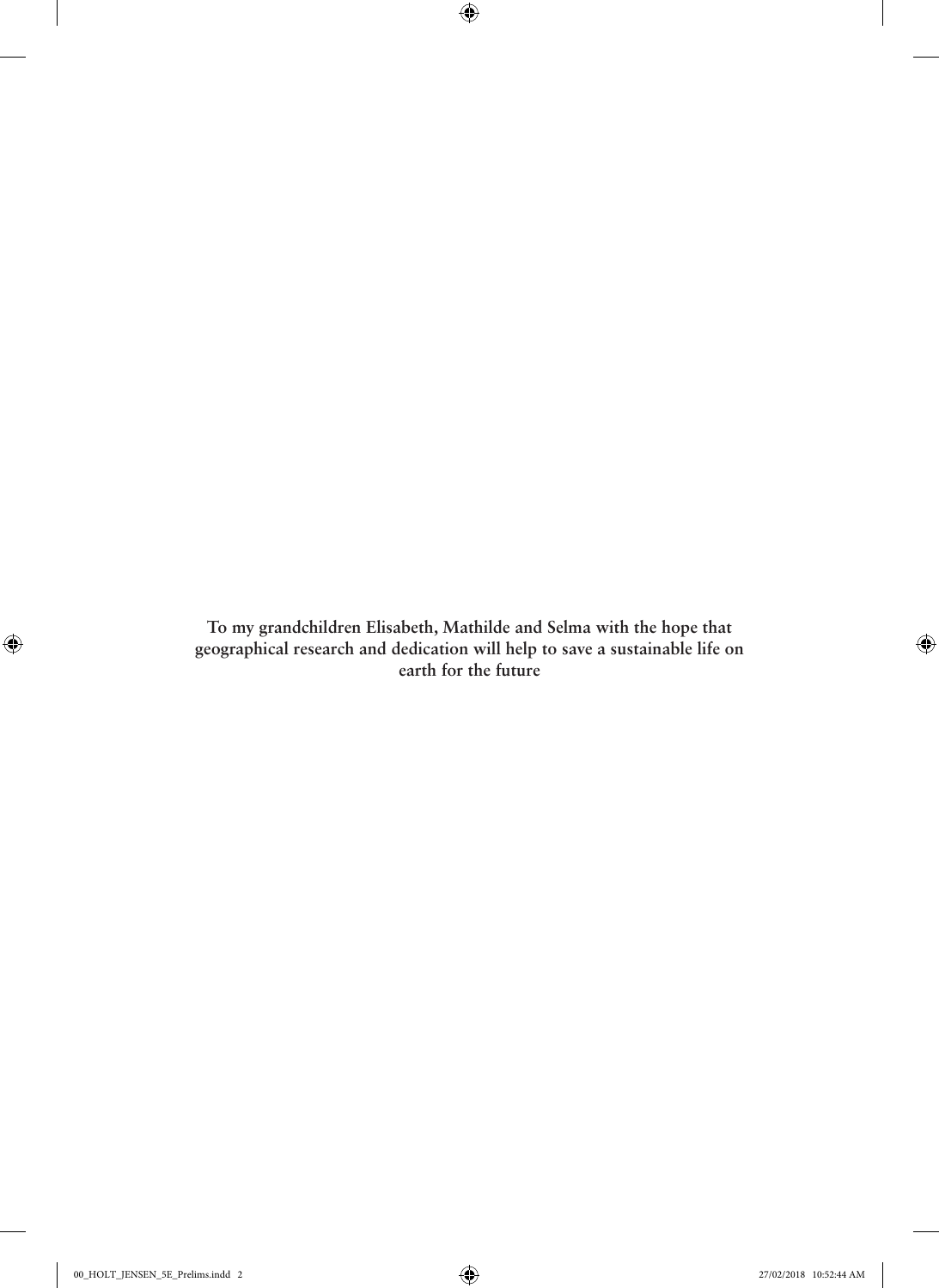# GEOGRAPHY History and Concepts Fifth Edition

 $\bigoplus$ 

## Arild Holt-Jensen



Los Angeles | London | New Delhi<br>Singapore | Washington DC | Melbourne

 $\bigoplus$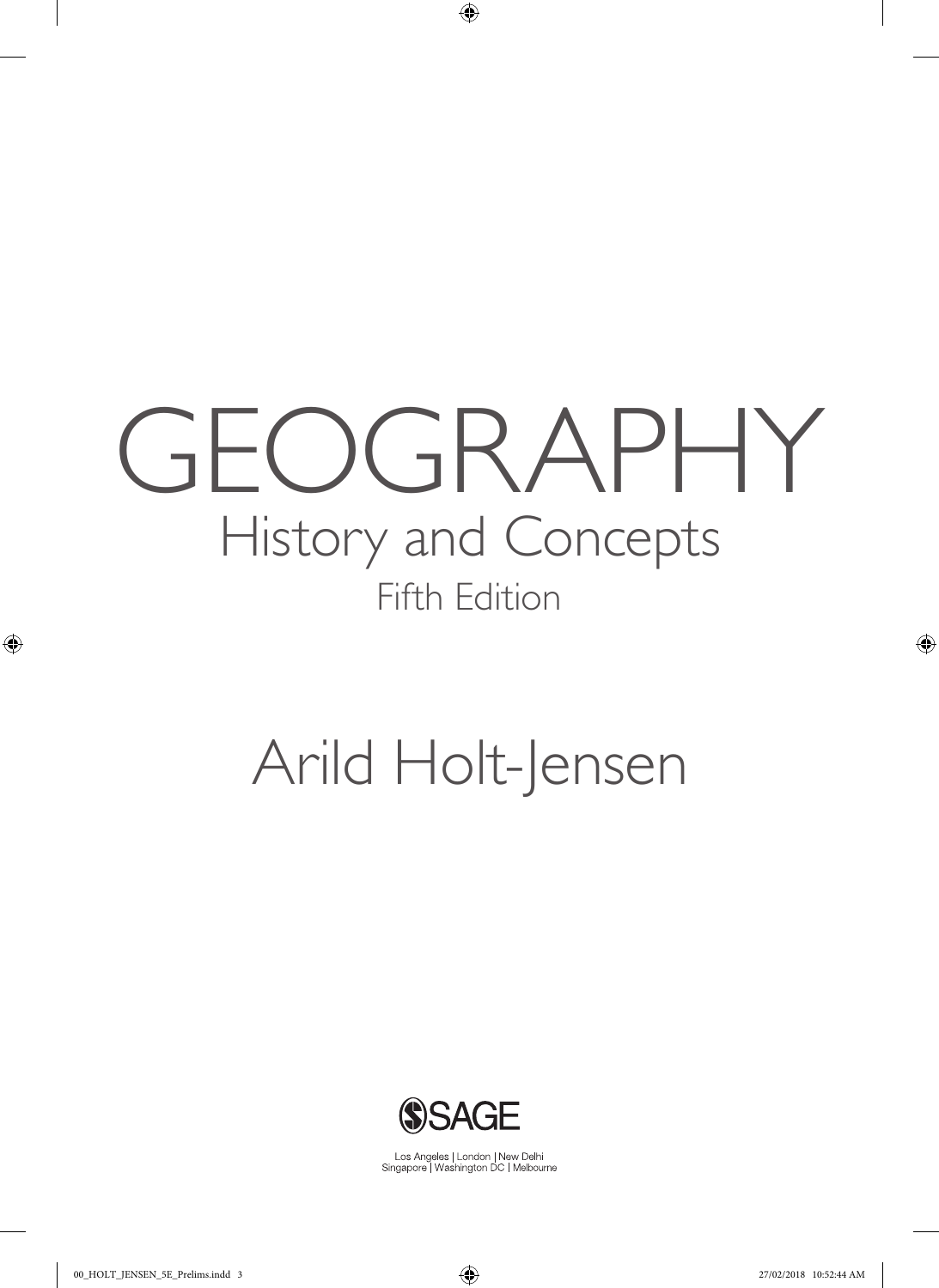

Los Angeles | London | New Delhi Singapore | Washington DC | Melbourne

SAGE Publications Ltd 1 Oliver's Yard 55 City Road London EC1Y 1SP

SAGE Publications Inc. 2455 Teller Road Thousand Oaks, California 91320

SAGE Publications India Pvt Ltd B 1/I 1 Mohan Cooperative Industrial Area Mathura Road New Delhi 110 044

SAGE Publications Asia-Pacific Pte Ltd 3 Church Street #10-04 Samsung Hub Singapore 049483

⊕

Arild Holt-Jensen 2018

 $\textcolor{red}{\bigoplus}$ 

Second edition published 1988 Third edition published 1999 and reprinted twice 2007 Fourth edition published 2009, reprinted in 2011, 2012, and twice in 2014

This edition first published 2018

Apart from any fair dealing for the purposes of research or private study, or criticism or review, as permitted under the Copyright, Designs and Patents Act, 1988, this publication may be reproduced, stored or transmitted in any form, or by any means, only with the prior permission in writing of the publishers, or in the case of reprographic reproduction, in accordance with the terms of licences issued by the Copyright Licensing Agency. Enquiries concerning reproduction outside those terms should be sent to the publishers.

Editor: Robert Rojek Editorial assistant: Catriona McMullen Production editor: Katherine Haw Copyeditor: Neil Dowden Indexer: Arild Holt-Jensen Marketing manager: Susheel Gokarakonda Cover design: Stephanie Guyaz Typeset by: C&M Digitals (P) Ltd, Chennai, India Printed in the UK

**Library of Congress Control Number: 2017952949**

**British Library Cataloguing in Publication data**

A catalogue record for this book is available from the British Library

ISBN 978-1-5264-4014-3 ISBN 978-1-5264-4015-0 (pbk)

At SAGE we take sustainability seriously. Most of our products are printed in the UK using responsibly sourced papers and boards. When we print overseas we ensure sustainable papers are used as measured by the PREPS grading system. We undertake an annual audit to monitor our sustainability.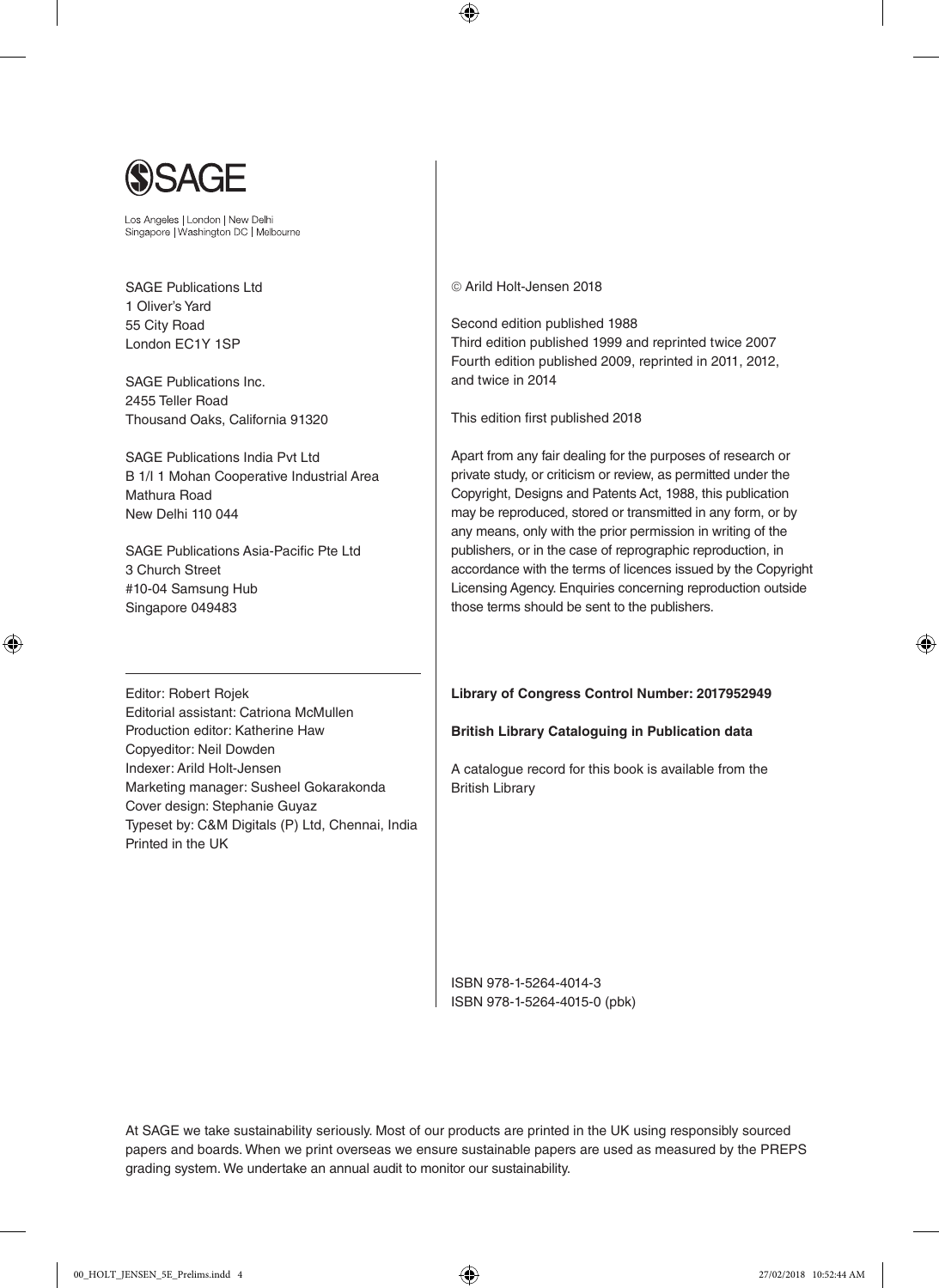1

 $\textcircled{\scriptsize{*}}$ 

## Introduction: Dream and Reality

Of course the first thing to do was to make a grand survey of the country she was going to travel through. 'It's something very like learning geography,' thought Alice, as she stood on tiptoe in hopes of being able to see a little further. (Lewis Carroll (1872) *Through the Looking-Glass and What Alice Found There*)

Alice started from 'some-where' in her family garden in Oxford when she decided to follow the White Rabbit. But was she going 'no-where'? A number of different perspectives are juxtaposed in her experiences in Wonderland:

'Will you tell me, please,' she said, 'which way l must go from here?'

'Yes,' said the Cat, 'but mustn't you tell me where you want to go?'

'Well, any place –' Alice began.

'Then you can go any way,' the Cat said.

'– if it is a place,' Alice said.

After pointing out the Hatter's house, the Cat explained that as everyone in Wonderland was mad, Alice must be mad too. The Cat did not go away, but it was still not there anymore. It just disappeared, its big grinning mouth the last to go. Space and time do not matter in Wonderland. At the Hatter's house, the watch does not tell the time because it is always tea-time, and Alice is told there is no place for her, although there are many empty chairs. And strange doors and paths appear at the most unlikely places. Luckily she has pieces from both sides of the mushroom to eat, to get smaller or bigger when it pleases her. This comes in handy when she enters the rose garden to play croquet with the Queen of Hearts. This is the Queen's **territory**, over which she seems to have total control, shouting 'Off with his or her head' every time someone displeases her. But heads were not cut off, as it was difficult to find the head of a playing card or the body of the Cheshire Cat. The trial before

⊕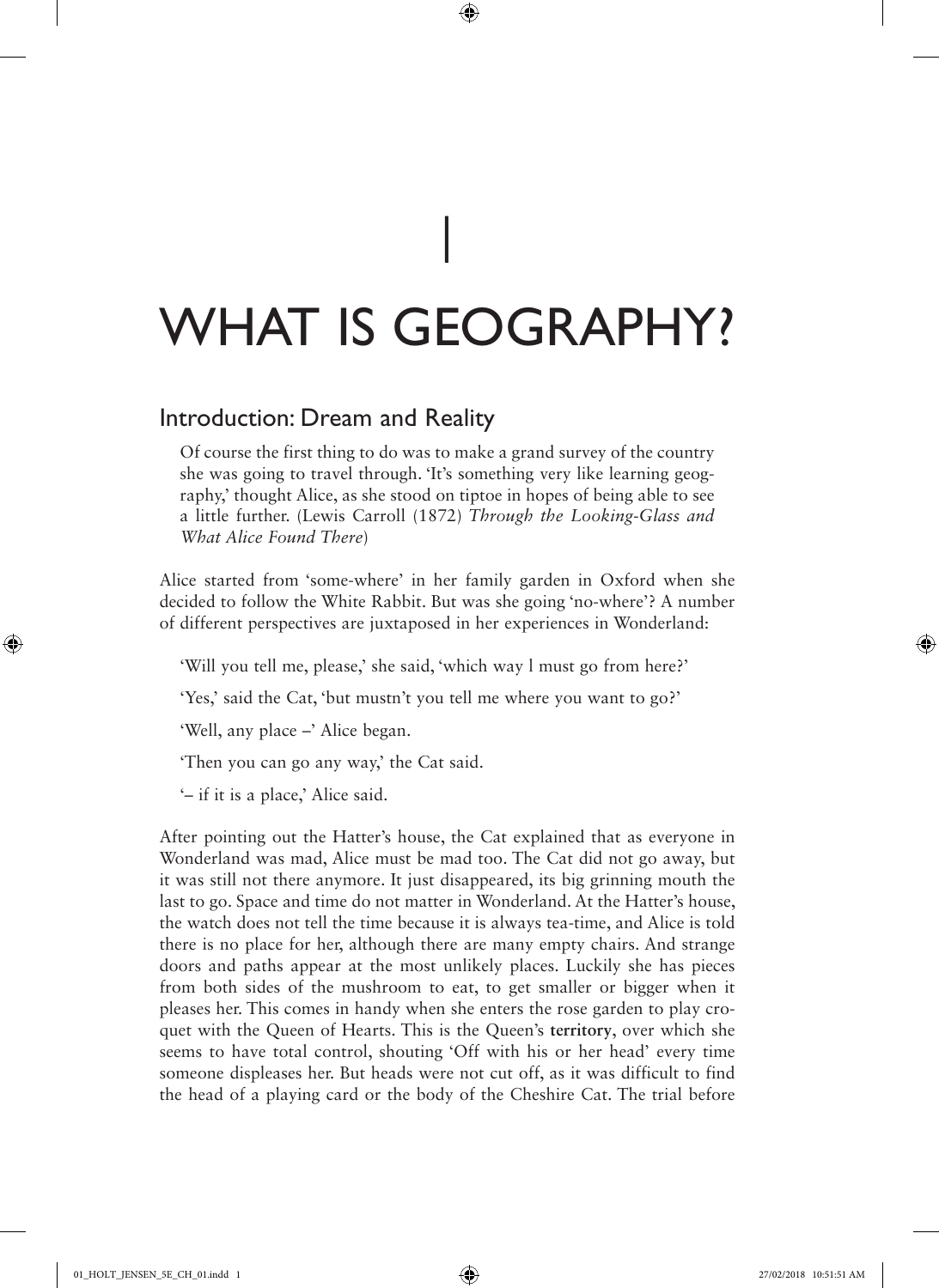⊕

the Queen's tribunal is fearsome as long as Alice is the size of a small girl; but as she swallows a 'get bigger' bit of mushroom the assembly is reduced to a pack of fifty-two small playing cards.

The experience of Alice in Wonderland is like a *dream*, which can be experienced as a sensed reality. One night I dreamt I was in charge of a BA field course to the Norwegian fjords, but had forgotten to order a bus for transport and also where the students should meet! Waking up I urgently felt the need to do something with this misery before understanding I was in my bed and had been dreaming. I had no field course to take care of. For a moment, however, the dream was a sensed reality!

We may agree that 'Wonderland' or 'Dreamland' does not exist in reality, but what is reality? The outer frame of any survey or research project rests upon a basic philosophical position – an **ontology**; that is a theory about what exists and what it means to exist. If we all adhere to the basic assumption that there is a real world of existence out there, we must admit that most of this existence is unknown to us. So we need a theory about how to get knowledge about the world – an **epistemology**, a theory of knowledge that guides the formulation of research problems. An epistemology (see Figure 7.1, Box 7.2, p. 130) is the basis for scientific **methodology**. Science traditionally is based on the assumption that knowledge about the world can be acquired through our sense perceptions: what we see, smell, taste, hear and feel when we are awake.

Couper (2015, p. 1) gives an example from a geographical field trip in the autumn. Looking through the bus window, one student turns to another and says, 'The leaves are really turning brown now.' This simple visual observation can be elaborated upon, based on knowledge of biology, climate change and so on that the student has obtained. But leaving such factual discussion aside, Couper (2015, p. 2) points out three basic assumptions:

- 1 The leaves are 'real' objects existing independently of us.
- 2 That our senses in this case sight provide us with knowledge of leaves.
- 3 That the memory that the leaves have not always been brown is accurate.

In practical research projects, we take these assumptions for granted. Investigations become problematic if we start worrying about whether objects like leaves are real. But it is clear that we can be wrong; we have all had experiences we cannot explain, be it dreams that seems real or hallucinations. And can you really trust that your sense perceptions are the same as your fellow observers'? We know that some persons are colour-blind, some cannot distinguish, or see, green and red colour. Even if you and I agree on seeing a green lawn and red leaves, how can we know for sure that we see green and red in the same way? As we will come back to later in this book, some geographical traditions go behind sense perceptions as a basis for research.

♠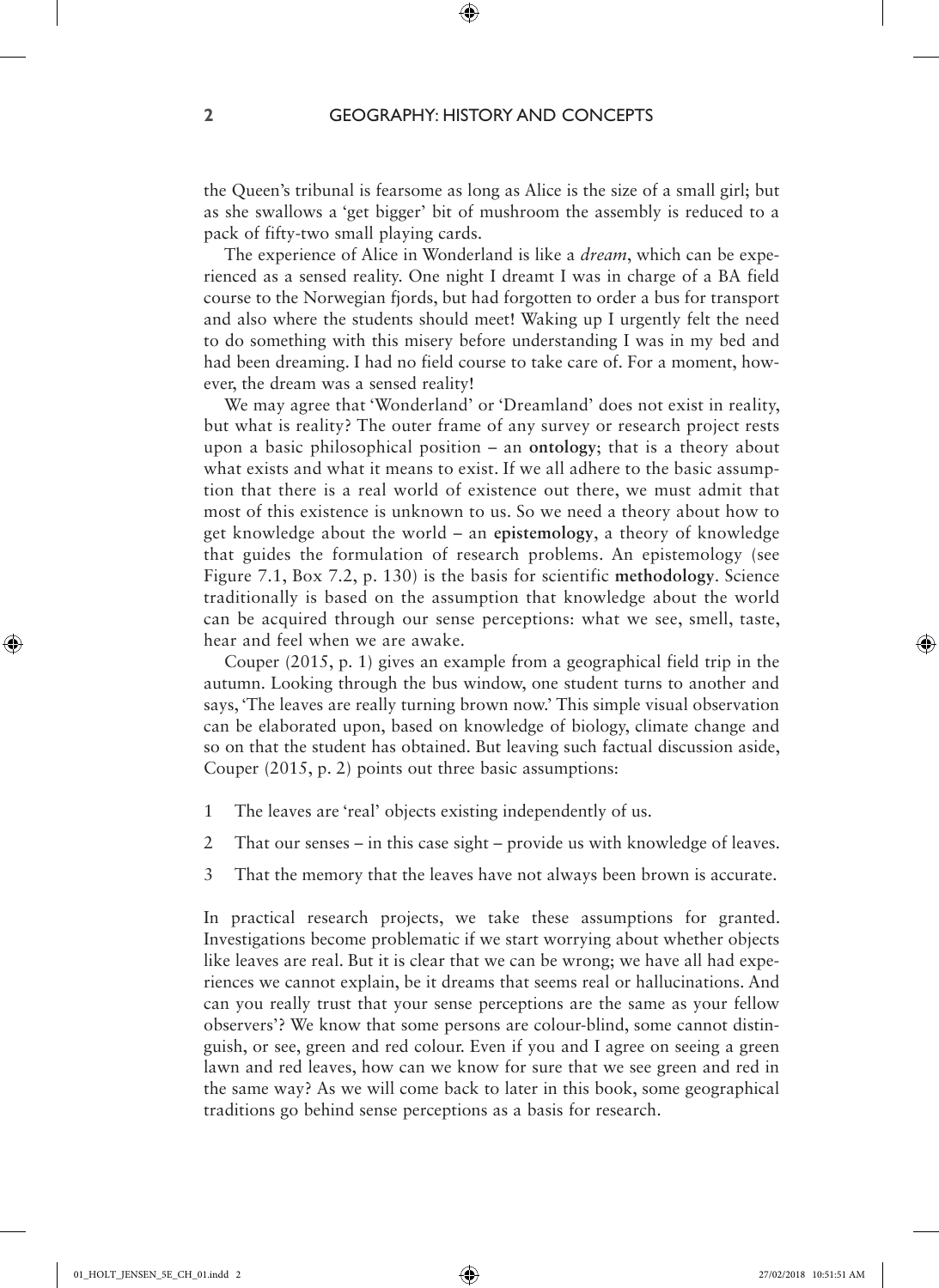$\bigoplus$ 

## **BOX 1.1**

#### POPULAR NOTIONS OF GEOGRAPHY

When you meet people at a party and tell them that you're a geographer, they tend to ask you about distant places, capital cities and longest rivers. In my experience, they rarely ask you about globalization, sustainability, inequality or the other big issues about which geographers actually have a lot to say. The public perception of geography is a fact-based rather than conceptual discipline (Jackson 2006, p. 199).

## Popular and Professional Notions on Geography

Most people have vague notions about the content of scientific geography (Box 1.1). School geography may have left many with bad memories of learning the names of rivers and towns by rote. This idea of geography as an encyclopaedic knowledge of places is illustrated when a newspaper rings up its local department of geography to find out how many towns there are in the world called Newcastle, or when readers write in to settle bets as to which is the world's longest river. Some years ago Norwegian State Television phoned me and I thought this would be on my international research in social geography, but they wanted me to delimit 'Northern Europe' in a programme on 'Northern attractions'! A whole TV crew came to record me drawing up different possible borders on a map of Europe.

Geographers are thought to be people who know how to draw maps and are somehow associated with the Ordnance Survey or the US Coast and Geodetic Survey. Another opinion is that geographers write travel descriptions – a reasonable belief for anyone who reads reviews of the year's books and sees that many of those listed under 'geography' are accounts of exciting expeditions to the Amazon, sailing trips around the world or something similar.

These popular opinions as to what geography is have some truth in them, but correspond only vaguely to what professional geographers actually work with. Place names, locations of towns, land use, topography and other spatial features you may observe on maps, air and satellite photos are 'facts' for geographers of the same order as dates are 'facts' for historians. They are basic building blocks for the subject, but they are not the subject itself. Haggett (1990, p. 6) in arguing for a practical and pragmatic approach maintains that if 'science is the art of the soluble, then much of geography is the art of the mappable'. Maps representing the collection of located data are very important specific tools for geographers. But we have to remember that all maps are 'mental maps', based on the surveyor's imperfect sense perceptions and what the mapmakers – or the decisions by Ordnance Survey – find important to highlight. Take a look at ordinary topographical maps from a selection of countries and you will see that the standards

♠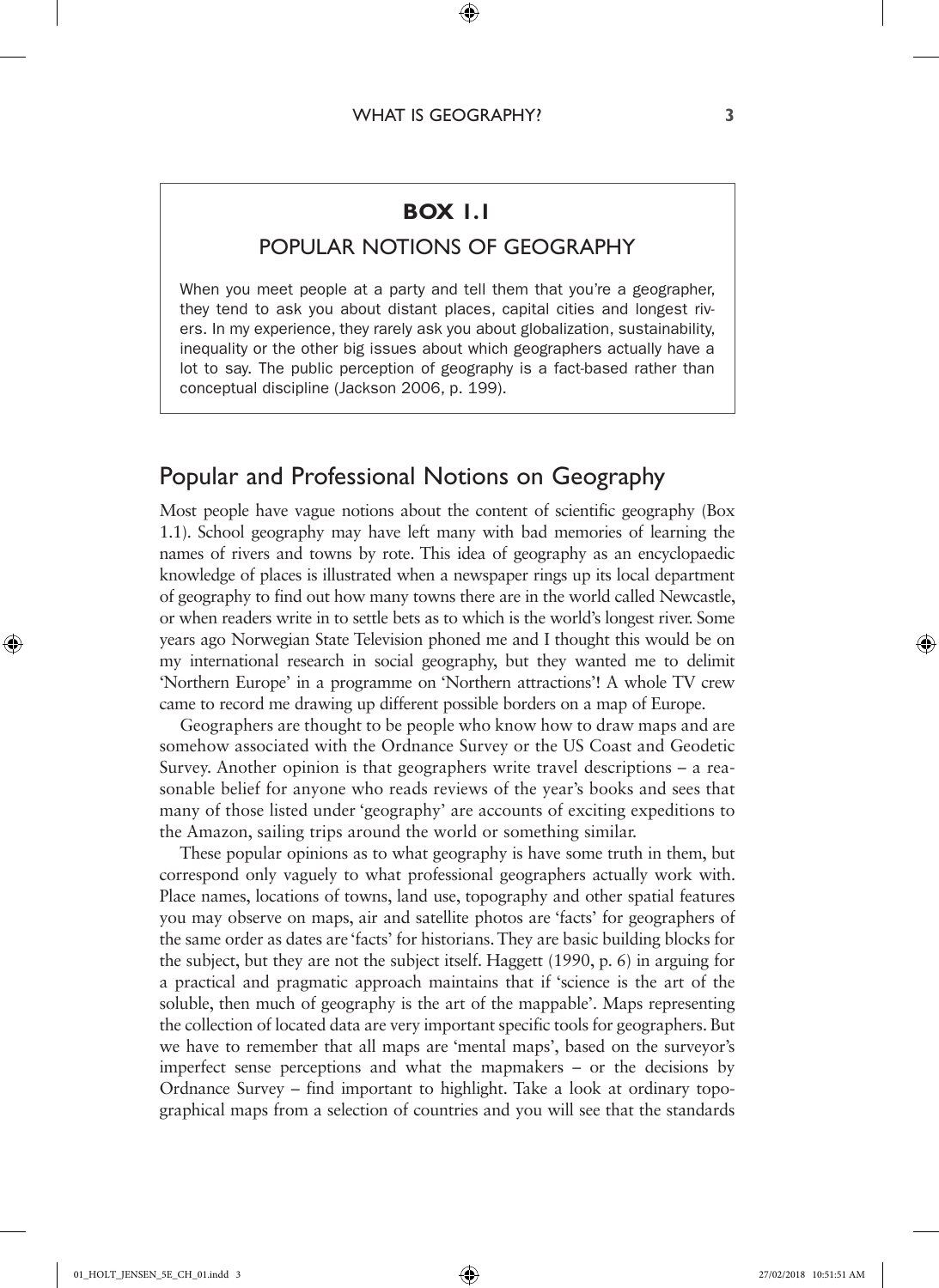⊕

for such maps differ greatly. Height curves on Danish topographical maps have 5-metre **equidistance** (the difference between height curves on a map), making us see 'mountains' that are only low hills of moraine, whereas a Norwegian topographic map in the same scale has 20-metre equidistance. Swiss topographic maps are artistic masterpieces; shadows and colours used give us the impression we are seeing the landscape from space! The market for maps, and the size and population density of a country, also to a large extent influence how much maps can be elaborated and how often revisions can be made. Different types of **thematic maps** are also important means of expression in geographical research, along with tables, diagrams and written accounts. Today geographers are using **geographic information systems (GIS)** and computer mapping, rather than the traditional maps (see pp. 209–212). Geospatial technologies have definitely changed geography; by combining, for instance, data from satellite images with other spatial data computer mapping has become a powerful tool for description and analyses. As stated by Bonnett (2008, p. 94), 'the satellite and aerial data collected for Google Earth promise to allow anyone, anywhere, a God-like ability to see everything'. With access to the Internet you can start to explore the world. But to be able to analyse and make sense of what you see you need to learn more geography.

The art of visual expression and analysis is much more closely associated with geography than with other social and natural sciences. Observations recorded during travel and **fieldwork** still provide essential data for geographers. A cultivation of the power of observation is therefore an important objective in the education of a geographer. Geographical training aims at developing the ability to 'see geographically', to observe and interpret a natural or cultural landscape in the field and/or through the study of maps, aerial photographs, satellite images and other visual representations.

Many of us have travelled on holiday to Spain, Greece and other tempting destinations only to relax from study or work, sun ourselves on the beach and party. You may find travel guides useful to find out more about your holiday destination. Then you are a step further on your geographical journey! You may start to wonder: 'What is different here from what I am accustomed to back home?' What sort of a place is this? Why are some destinations more popular than others?' To learn more as geographers we need to consider and get an understanding of the basic geographical terms **place, space, territoriality**  and **globalization**.

## **BOX 1.2**

#### ABSOLUTE, RELATIVE AND RELATIONAL SPACE

In geography we tend to distinguish between absolute, relative and relational space. With absolute space we understand space as an objectively defined.

♠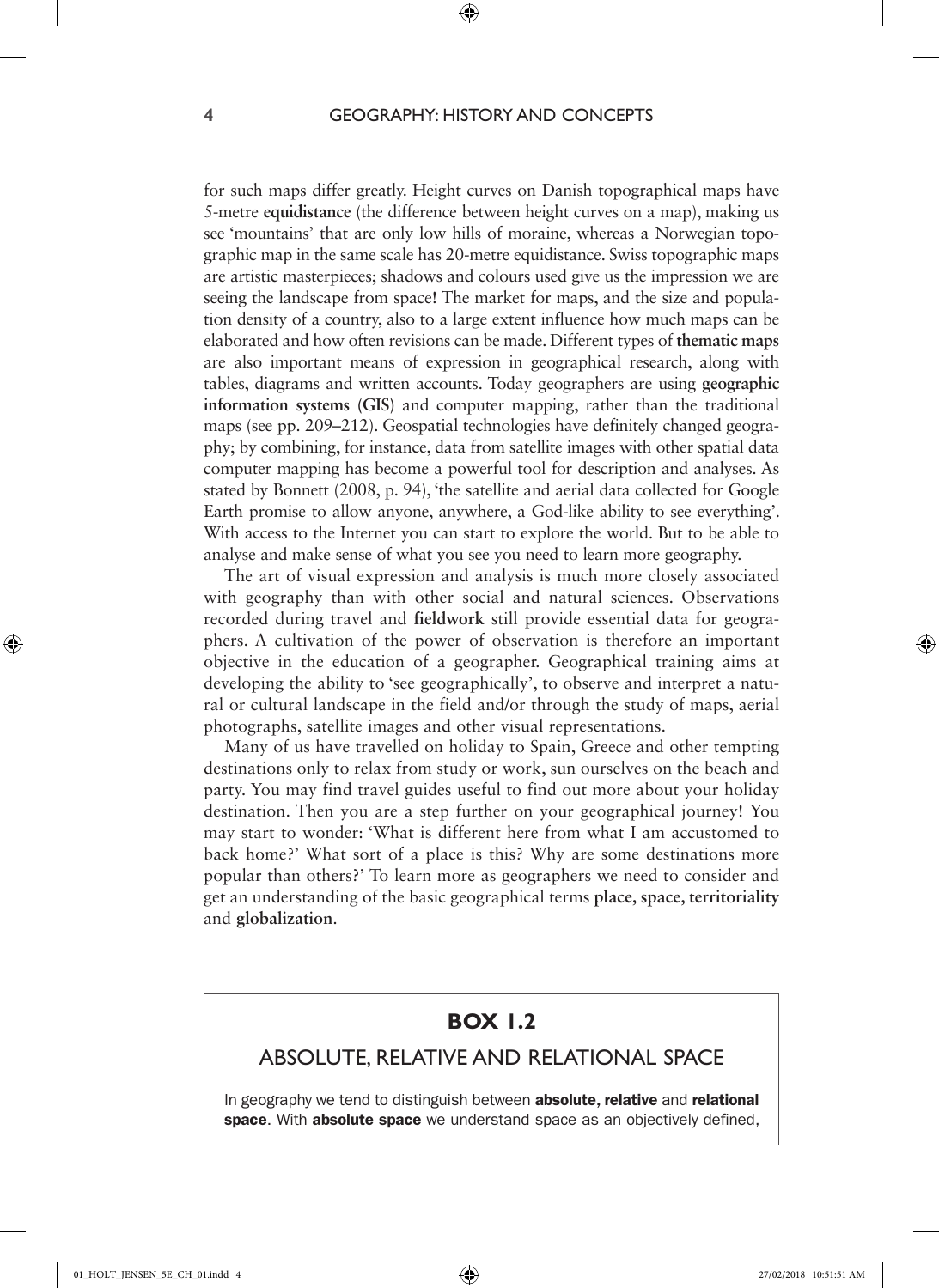$\textcircled{\scriptsize\textsf{P}}$ 

distinct physical and real entity in itself. This is an understanding of space connected to geographic surveying and cartography, and is based on the idea that space exists independently of what is going on in this space. Geography has a long tradition of mapping the physical localization of topographical features, settlements, economic activities and so on. The most typical representation of absolute space is topographical maps showing where different elements are located in a geographical co-ordinate system.

A relative conception of space implies that space is a relation between events or locations, and thus bound to time and process. Localization in space is understood as relative, as the main focus is how something is located in relation to something else. It means that questions about distance, direction and connection between elements in geographic space are important. In economic geography we often study economic activities based on their relative location and connection to important factors of localization; for instance how oil refineries are located near oil fields or in harbours with good facilities for large oil tankers. The aim is not to describe absolute location in a co-ordinate grid system, but to analyse how something is located in relation to other factors. Relative space is particularly related to research within spatial science (Chapter 5).

Relational space implies that space is constituted in relations embedded in objects, actors and practices. We relate to other people and the physical environment. Relational space is consciously or unconsciously embedded in our intentions and actions, so to understand what is going on in the world we need to explore how actors understand limits and possibilities in space. This means that if we seek to understand geographical patterns, more than just presenting a plain description of absolute and relative location, we need to understand the economic, social and political relations and structures that create these patterns. Relational space is basic for **assemblage** and network theory, which will be discussed in Chapter 10.

How do the three spatial concepts relate to each other? Do we need to choose only one of them? Harvey (2006a) maintains that the three spatial concepts are related to each other as concentric circles in which absolute space is the narrowest and relational space the most inclusive. Relational space can include both absolute and relative space, whereas absolute space cannot include relative and relational space (Jordhus-Lier and Stokke 2017).

## Place, Space, Territoriality and Globalization

All human actions involve space and place. The world is full of **places**, from mountaintops and forests to towns, streets and houses. When we travel fast in a car or by train and only briefly observe the places passing by, we conceptually recognize it as a journey through **space** (Box 1.2). Distances recognized as kilometres, travel time or as psychologically felt distance become more important than the places we pass by. We may recognize during our travel in space that in the modern world many differences from place to place are disappearing.

♠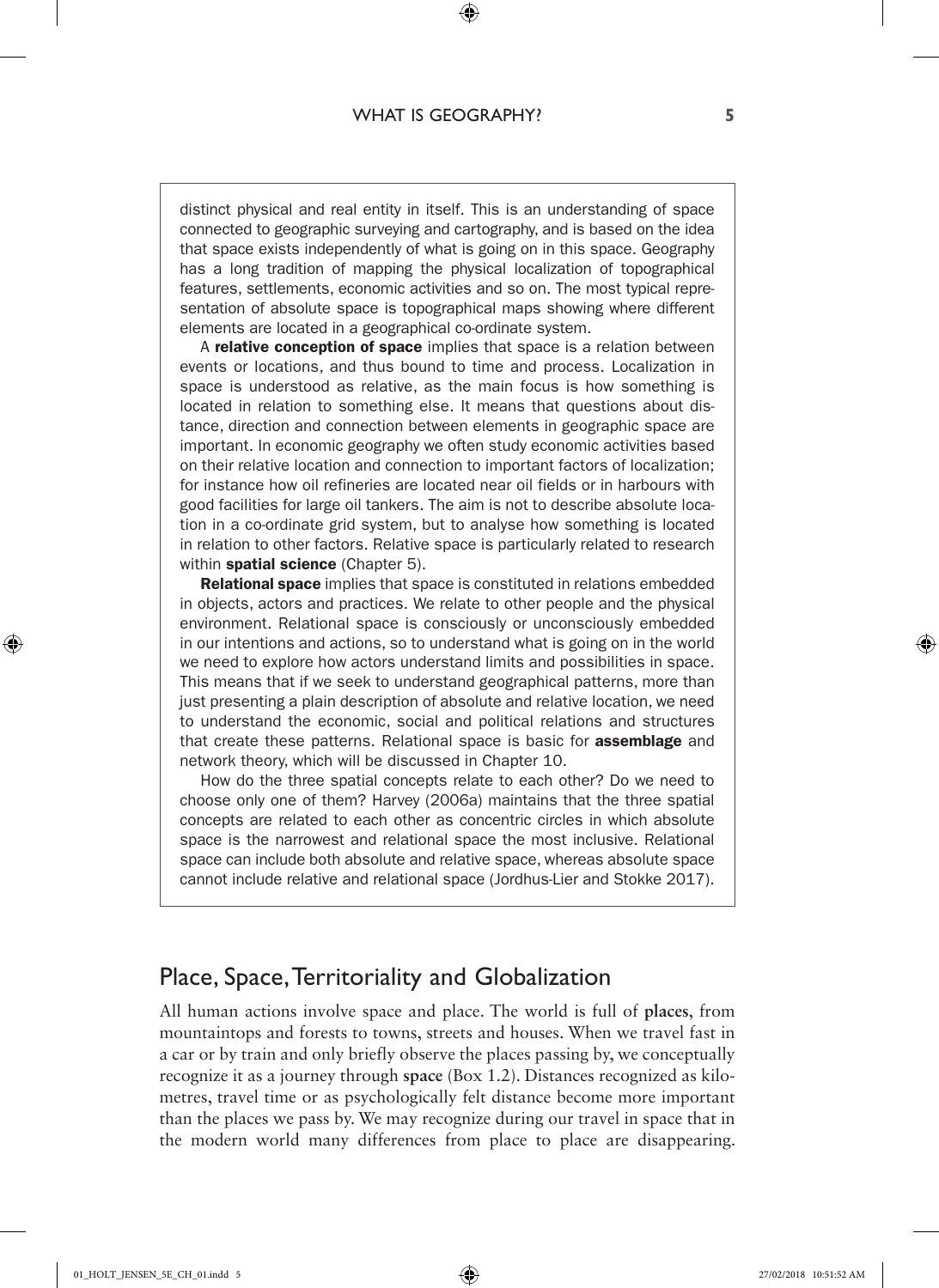⊕

**Globalization** leads to 'McDonalization' (Ritzer 2014) with the same architectural style all over the world. Globalization makes places more 'look-alike'. Some call this 'placelessness' (Relph 1976). On the other hand, we experience in the contemporary world a counter-current of **postmodernity** which aims at preserving or creating places of special meaning. As increasingly millions of people today see international travel and awareness of place differences as normal parts of ordinary lives, the place-specific becomes much more interesting than the placeless features of modernity.

Relph (1996), however, warns that active investment in the production of places with special qualities can also imply 'placelessness' when place identities are fabricated for economic exploitation. Place identities should rather grow slowly through the activities of local people in line with the thinking of social scientists like Pierre Bourdieu who through the concept '**habitus'**  defined conditions for a **social sense of place** (see Hillier and Rooksby 2005 and Chapter 9, pp. 162–163). Architects like Christian Norberg-Schultz (1984) argue that physical planners needs to take care of '**genius loci**', the spirit of place that is conveyed to us in the old towns of Praha and Jerusalem, but is absent in new suburban housing estates or created palaces of consumption. This humanistic research tradition may, however, be criticized for presenting top-down normative and romantic viewpoints that often contrast with the understanding of a 'good life' as seen 'bottom-up' by locals living in suburban housing estates (Rørtveit 2015). This is in line with Massey (1994) who points out that the seeking of a sense of place in 'sanitized heritages' can be seen as reactionary. It is often combined with an antagonism to newcomers and 'outsiders'. Massey (1994, p. 151) confesses that people need 'a bit of peace and quiet – and a strong sense of place', but we cannot escape from the realities of global processes.

The **time–space compression**, a world that gets smaller due to the reduced time and costs of transport and communications, means a **globalization**  involving much more than 'McDonalization'. **Economic globalization** implies worldwide capital flows that can quickly change the lives in local communities. It involves top people in industries and politics who see the whole world and all new communications as their playgrounds, but also immigrants and refugees trying to move to new places to find a meagre livelihood. **Cultural globalization** is a result both of 'soap operas' and 'tweets' through modern media and the increasing ethnic diversities through immigration and settlement of new peoples creating both conflicts and possibilities in local communities.

Places, or sense of place, cannot be preserved as a stable, essential identity; there will always be economic, cultural and political ties between any local place and the wider world. Places are not static, they are in a process, and they do not have distinct borders. Massey (1994) uses her local neighbourhood, Kilburn High Road in London, as an example. The street has a mixture of different ethnic shops and restaurants, and a strong Irish community as well as

⊕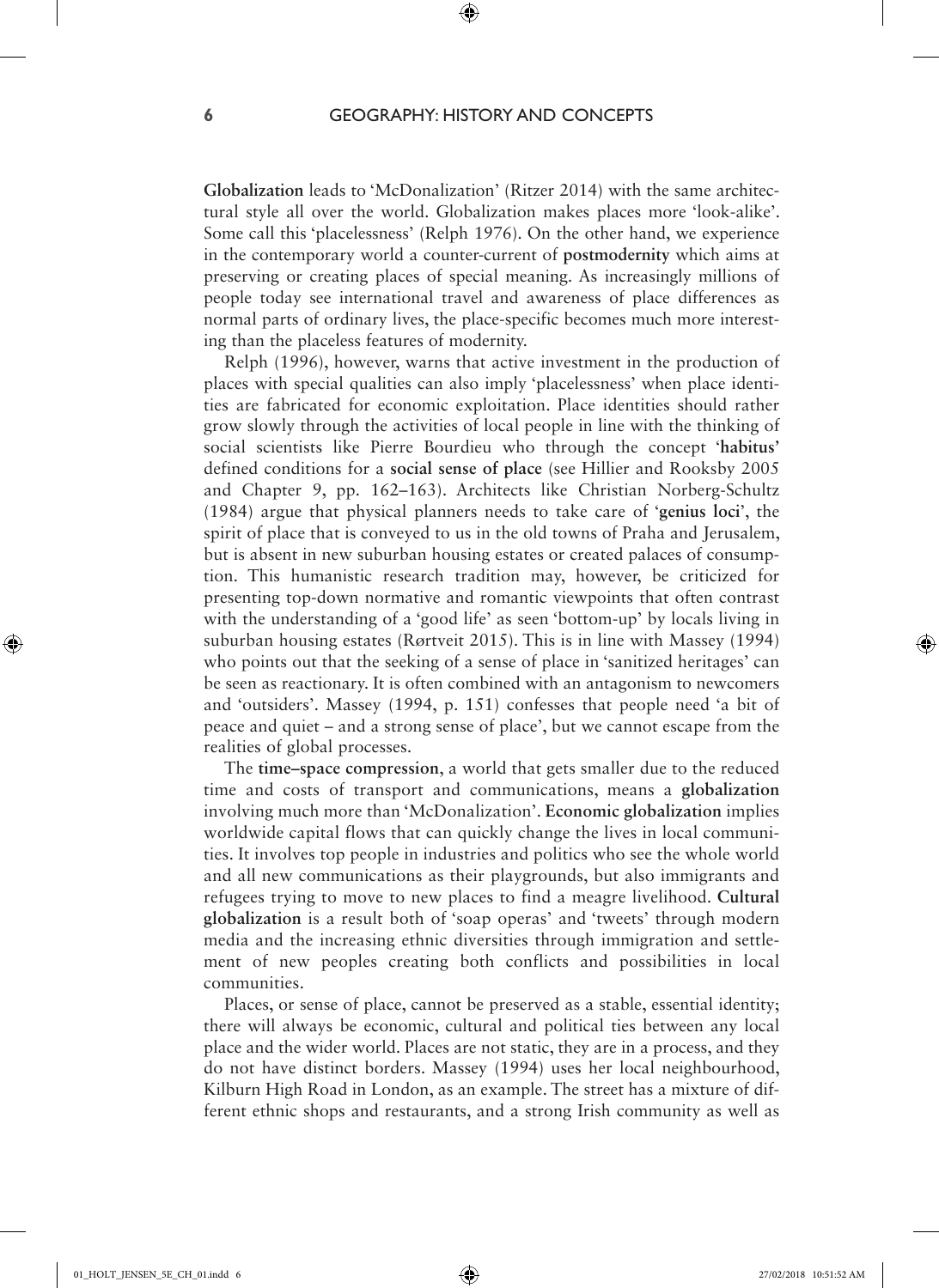⊕

Muslim and Hindu in addition to Anglican English inhabitants. Many of the inhabitants have most of their links to people and organizations outside the local community, but there are also local societies. Kilburn High Road represents a **global sense of place**, a progressive sense of place that creates and re-creates wider and more local social relations.

In our geographical expeditions or travels, **place** becomes much more than the visible, the buildings and landscapes we see. Places are, to a great extent, the social constructions we form in our heads and that are created through our *social relations* in places. We can exemplify this with a very local, concrete example. A pub is a physical place that can have a nice interior furnishing in an old building, but it is of interest only if it is the place we meet our friends. A place can also have a special *meaning* for you if you experienced something special there, for instance if it was there you met your partner for the first time. So if we link '**genius loci**' and '**habitus**' we see that we have to understand **place** as something combining *physical nature* (which also includes houses and streets), *social relations* and *meaning***.** These are three basic concepts in Sack's diagram (Figure 1.1, p. 9).

The **time–space compression** and the processes in local communities are also linked to **political globalization** which implies that we are dependent on each other on our small vulnerable planet, but as well that there are fights over supremacy between capitalist actors as well as between nations. We have, in our local studies, to see places as **assemblages** of global, national, regional and local actors, and forces. This means that we need a basic understanding of the geographical term **territoriality**.

An agricultural field is a place, but gets meaning as an area that needs ploughing, weeding, sowing and harvesting to produce what the farmer – although limited by legal rules, economic possibilities and personal needs and abilities – has decided for it. When using the power of decision in this way we create **territories**. This is equivalent to use of *geographical power*, a power that is seldom absolute. Territoriality creates places designated for specific functions, and thus places of distinct meaning such as a living room, home or school. We all need territories in which we have relative control. A kid, growing up, will try to enlarge the action space, but perceptions of 'safe' and 'unsafe' areas are always there to set limits. As grown-ups we may have developed so much selfconfidence and a strong personality that we will dare to move almost anywhere. But this is depending on what kind of person you are, your gender, physical strength, social status, age, ethnicity, education and so on. Territorial safety also depends on whether you feel yourself to be an 'outsider' or 'insider' in a place.

Our experience of territoriality, abilities in territorial command, is an important part of our **relational space**; the understanding and feeling of spatial relations that we carry in our mind and that our actions are based on. Some years ago I stayed for one week at a beach hotel in Bentota, Sri Lanka, and realized how place, space and territoriality can be studied in the micro cosmos of a holiday resort (Box 1.3).

♠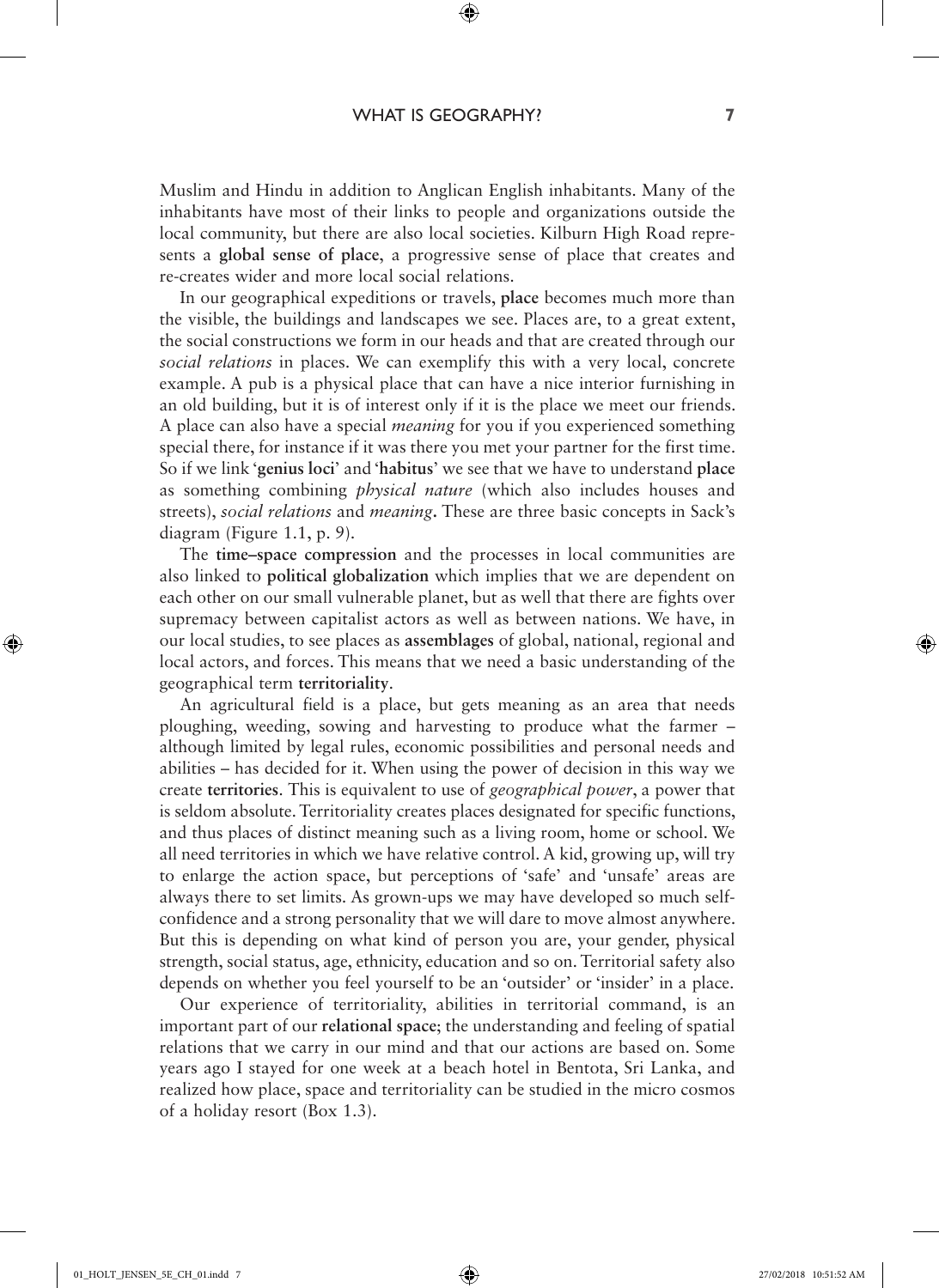$\textcircled{\scriptsize\textsf{P}}$ 

## **BOX 1.3**

### TERRITORIES OF A SRI LANKAN TOURIST RESORT

A tourist hotel sited between palm trees on a sandy beach in a Third World country seems a 'Shangri-La' of wealth and affluence in a world of general poverty. Such a place attracts beggars, fortune-tellers, taxi drivers and youngsters selling T-shirts – all in the hope of earning some money. The hotel wants to protect its guests from these 'fortune-seekers', partly because it does not want competition on the territory reserved for the hotel shops. So the hotel's territory is guarded as a place only for the guests, hotel employees and entertainers who have been invited in by the manager. Even the native bus drivers who transport the tourists from hotel to hotel have to sleep in poor accommodation in a part of the building that does not allow them access to the hotel's facilities. Between the palms facing the beach, guards are posted to keep the beggars out, while inside fat middleaged Europeans are served drinks at their beach chairs.

The hotel is a pleasant oasis but, at the same time, a tourist 'ghetto' the guests do not dare break out of. When they do so on foot through the main entrance, they are at once offered taxis and guided tours and have to break through a phalanx of other offers and appeals for help. If the tourist manages to refuse all these requests and walks a couple of hundred metres from the hotel, he or she will find himself or herself in another territory. Here there might be a small child or two asking for a 'pen' but, principally, the tourist will be left to look around, to sit undisturbed on the balustrade or to walk around the marketplace.

The ring of fortune-seekers around the hotel is also a territory, and this might be divided up into smaller territories. Each beggar (or family group) has carved out a definite small territory of his or her own. There might be competition over boundaries and zones of ambiguity, but the beggars, pimps and prostitutes have territories of action they try to control. Only those with a great deal of self-confidence and strong personalities can afford not to bother about these territories and to trespass anywhere.

## *Homo Geographicus*

When you start to wonder why the place you visit is different from what you are accustomed to, you are on the way to becoming a geographer. What does it mean to be 'a geographical human being' (*homo geographicus*)? Is it something that is reserved for the specially educated geographers? No, Robert David Sack in his book *Homo Geographicus* (1997) tells us that every one of us is a '*homo geographicus*', that our geographical relations are intrinsic parts of our life projects. You can possibly agree that **place** consists of 'nature' or physical surroundings, the social contacts we have there and

⊕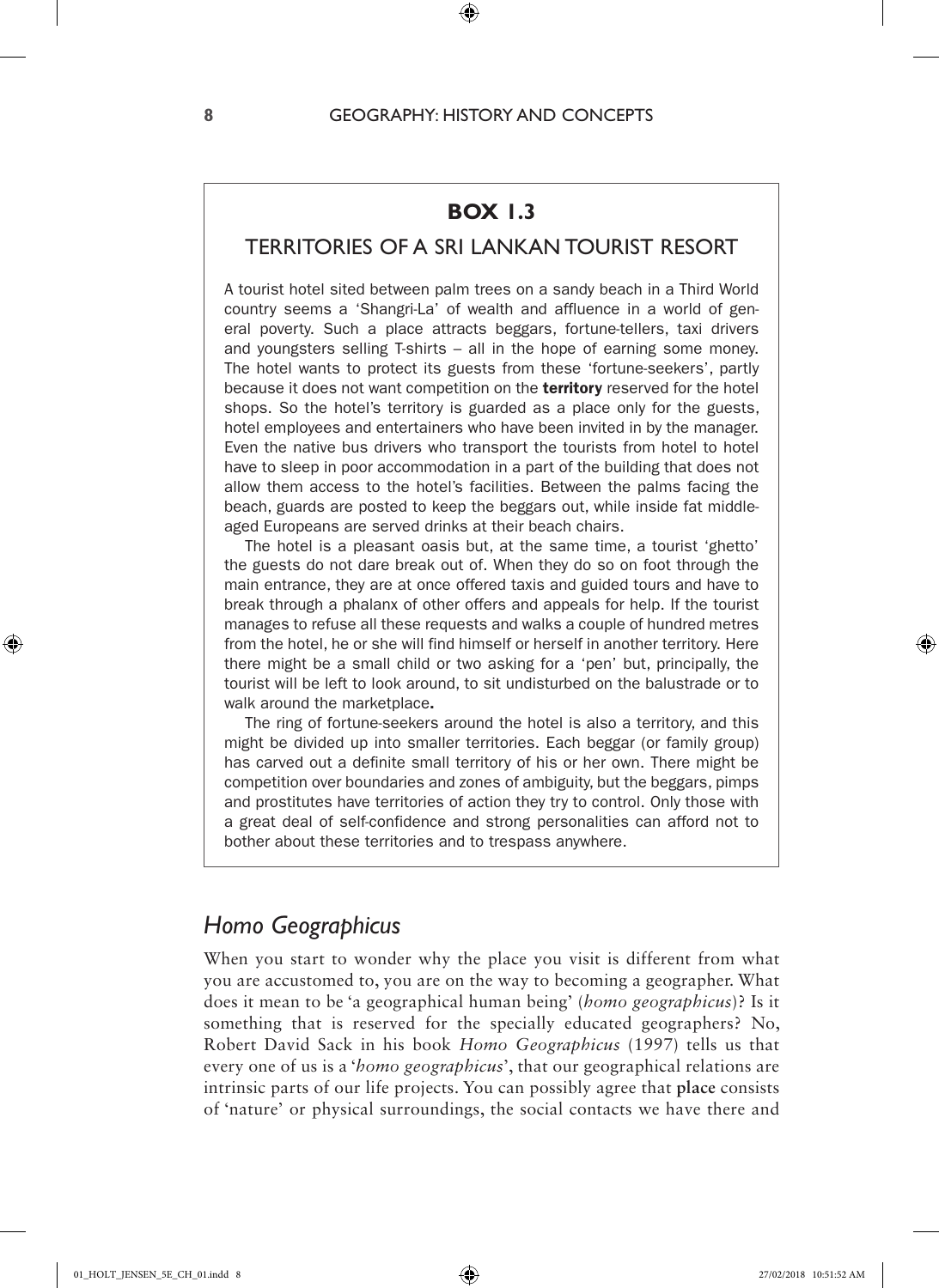$\bigoplus$ 



**Figure 1.1** The relational geographic framework

*Source*: Sack, 1992. Improved by Sack, 1999

the meaning the particular place has for us. Figure 1.1 shows this but also that place and 'self' are closely related. The growth of our own 'self', our identity, builds on our relations to the realms of 'nature', 'social relations' and 'meaning' connected to places. All the time we must relate to the physical world, to existing things that we use and to distances between things. Our social relations take place and lead on to social influence and the establishment of territories, at least in our own room or home. The realm of meaning is connected with symbols, for instance 'roots' that connect us to places through our lives. A place means something because we relate special events to it. Place, then, constitutes and integrates forces from the *realms of nature, meaning and social relations.*

The structural similarities between place and 'self' are based on the fact that both are weaving together elements of nature, meaning and social relations (see Figure 1.2).

⊕

♠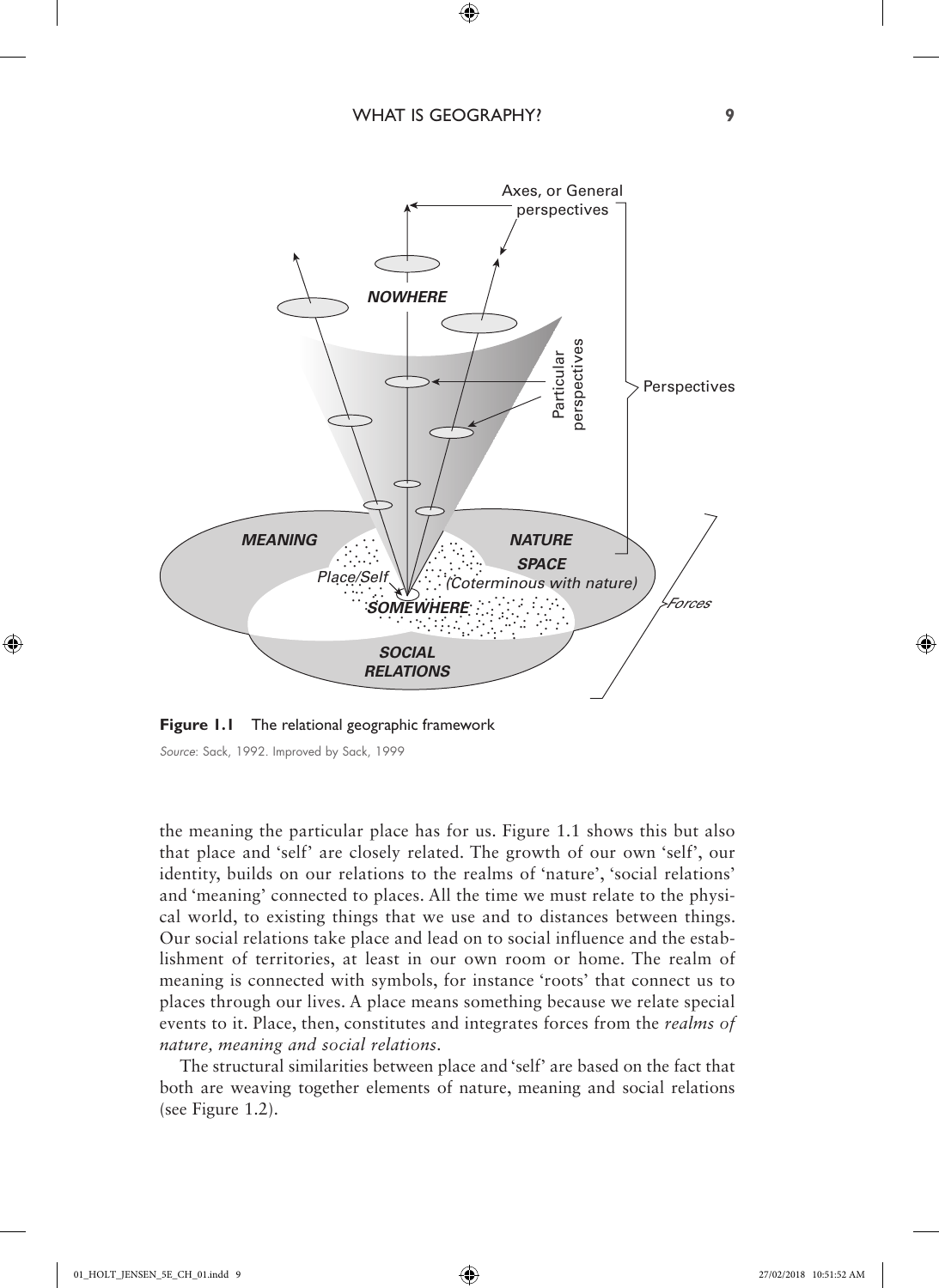⊕



**Figure 1.2** The dialectical relations between 'self' and place through time. From birth, our 'self' is influenced by the place in which we grow up. Gradually we also make some influence, particularly on the social relations, in the places we move to. And new experiences from places we later in life live in or visit influence our 'self'.

*Source*: Adapted from Sack, 1997, p.132

We have a physical body, we are dependent on social relations with others and we need to find a meaning with our life. This mix of physical nature, social relations and meaning is possible to understand primarily because it involves activities in place and space. Place becomes an active agent in the forming of our 'self'. There is a reciprocal (or dialectic) relation between 'self' and place. We start our life as kids in our parents' home and a hometown which influences the formation of our 'self' in the first instance. But then we may move to another place to study or start traveling in the world. We have our 'roots', but the development of our 'self' is influenced through new experiences in new places. To some extent we also influence the places we come to, particularly the social life around us, friends and lovers, definitely the 'meaning' of others and sometimes even the physical structures. If we get involved as a farmer, a housebuilder or politician this is definitely the case.

If you accept this argumentation, you also have to accept that **place** as a focus in life and research is basic and necessary; we cannot understand human life and activity without a conscious relation to places, their physical properties, social activities and interpreted meaning.

## Geography between Physical Science, Social Science and Arts

In intellectual life – in the scientific division of academic work – the realm of nature, the social realm and the realm of meaning are, however, separated, somehow creating an intellectual deadlock. Most scientists analyse primarily phenomena within one of the three realms while phenomena or influences

⊕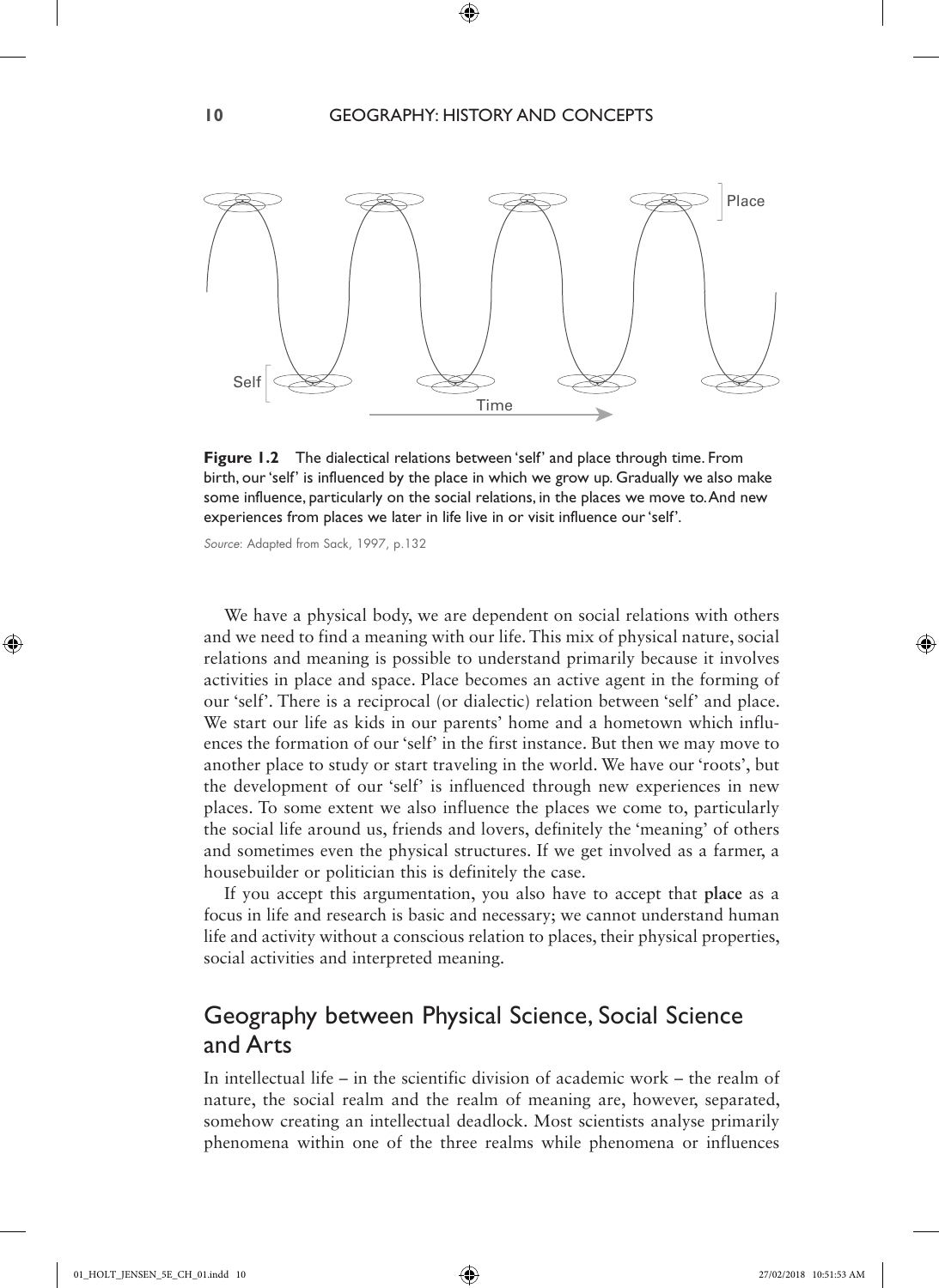⊕

from the other two are seen as 'background facts' or simply overlooked. Most natural science research does not consider human behaviour. Natural science and medicine normally focus on physical processes; when the focus is on humans they are rather seen as part of nature and exposed to its forces. A medical examination finds out whether you are sick or not, through blood tests and other physical indicators, while sickness *can* be related to your personality and your social situation.

Research within sociology and political science is generally not concerned with nature and has less room for humanistic interpretation. Social scientists may maintain that our social relations guide our thoughts and our organization in the physical world and that our physical environment is socially constructed. Often it is maintained that social relations also guide 'meaning' as our ideas, values and belief are formed by our social roles. 'Tell me who you associate with, and I will tell you who you are and how you think!' The assertion that social relations guide our opinions also concerns the meaning we ascribe to nature, including the **metaphors** (conceptions) we use to define nature as something separate from humans.

Researchers working with intellectual history or literary interpretation focus, to a small degree, on social relations and the physical world. Humanists may maintain that social relations and nature concern our interpretation of the interplay between signs and symbols and that meaning and ideas motivate our actions. The world and the self are therefore mentally, not socially constructed. Research within social science, natural science and the humanities will generally assume that the chosen realm is the most important and superior to the other.

Natural scientific, social scientific and humanistic research provide three different perspectives and a basic understanding of the world, but none give the whole and full 'truth'. Here, maintains Sack (ibid., p. 15), the concepts of space and place are essential categories that incorporate all the realms. The geographic approach and understanding of place and 'self' bind the different perspectives and geography as a science of **synthesis** that thus has a crucial role in academia as well as for man in general.

The cone in Figure 1.1 (starting in '*somewhere*' and extending out to '*nowhere*') is intended to indicate two things:

- 1 'Somewhere' (indicating '**insidedness**') and 'nowhere' (indicating '**outsidedness**') are limiting cases and are never in themselves completely attainable. 'Somewhere' is the personal perspective of the 'ego', whereas various degrees of public, abstract or objective 'outside' perspectives are located further up in the cone.
- 2 The cone illustrates that there is no single or objective perspective from 'nowhere': even a strict scientific approach is influenced by our perspective from 'somewhere', our learning and background The lenses in the cone represent such different paths or perspectives. A scientific, abstract lens trying to give an objective view from 'nowhere' could draw attention to place as its

♠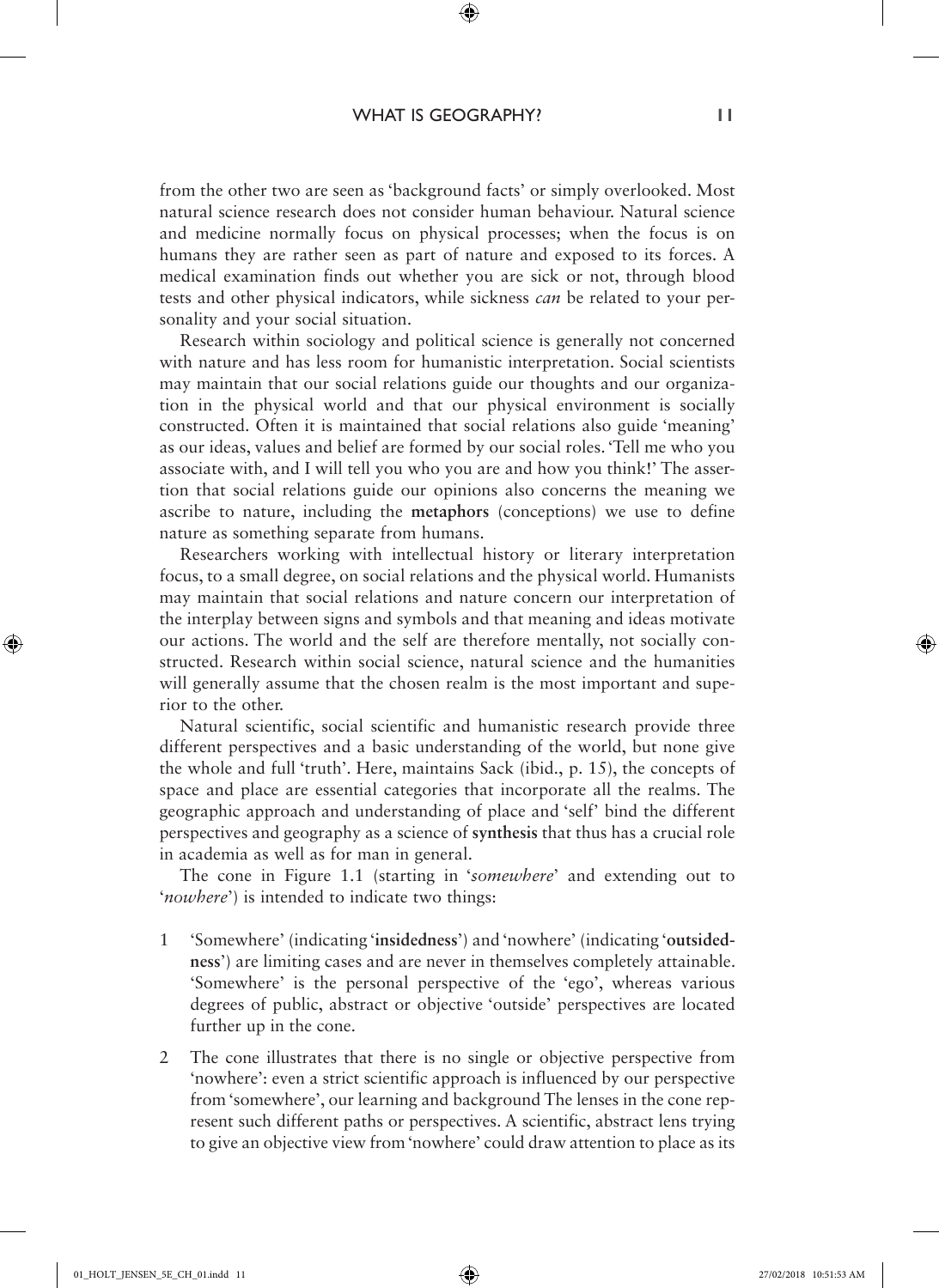⊕

location and relations in space, whereas a less abstract lens further down on the same axis could be analysing a personal sense of place. Throughout the history of geography, most research approaches have intended to have a scientifically 'objective' ('nowhere') approach. Our study of place is, however, dependent upon the methods we have learned in our preferred geographical school of thought. And the understanding and methods in geography will differ from what a historian or sociologist will focus on in the study of a particular place. In addition our approach is also related to our moral, or religious, background.

The discussion of concepts as 'nowhere' and 'somewhere' is directly related to the methods we use in scientific investigations. **Quantitative methods** have in general been related to a research view from 'nowhere'. We have learnt some methods in the discipline to analyse a place through use of published statistics, questionnaires, maps and aerial photos. But note that there is a variety of such methods which may lead to different results even if we do not have any ambition to explore the **sense of place** as understood by the locals. And we may get quite different results if we try to reach down to 'somewhere', experiencing the local life by living there and using **qualitative methods** such as **participant observation**.

Sack (1997) has given a strong philosophical argument for a geography including both physical, social and humanistic fields, whereas other geographers have maintained that the methods in human and physical geography are so different that an organizational split between human and physical geography is needed. As a student, you will notice that geography has no obvious place in the traditional classification of the sciences by faculty in the universities. In Eastern Europe, geography is in general located in the faculty of natural sciences; in other countries, you find geography in the faculty of social sciences or even arts. Only at some universities, like in Utrecht, the Netherlands, is the problem solved with a separate faculty for the 'geosciences'.

The organizational situation for geography at each university is largely a result of historical legacies. The discipline has deep roots, which we will follow in the succeeding chapters. We need to understand the historical development, starting long before geography was institutionalized as a discipline at universities. Even if the concept of *geography* was used by scholars in the Alexandria of 300 bc, it was the explorations and cosmographic tradition that formed the basis for a unified geographical discipline.

## Exploration and the Cosmographic Tradition

Until the end of the nineteenth century voyages of discovery and the mapping of formerly unknown lands were closely associated with geography. Wayne K. Davies (1972, p. 11) maintained that geography enjoyed its strongest relative position among the sciences during the so-called 'golden age' of exploration from the fifteenth to the nineteenth centuries. This was not due to the academic

♠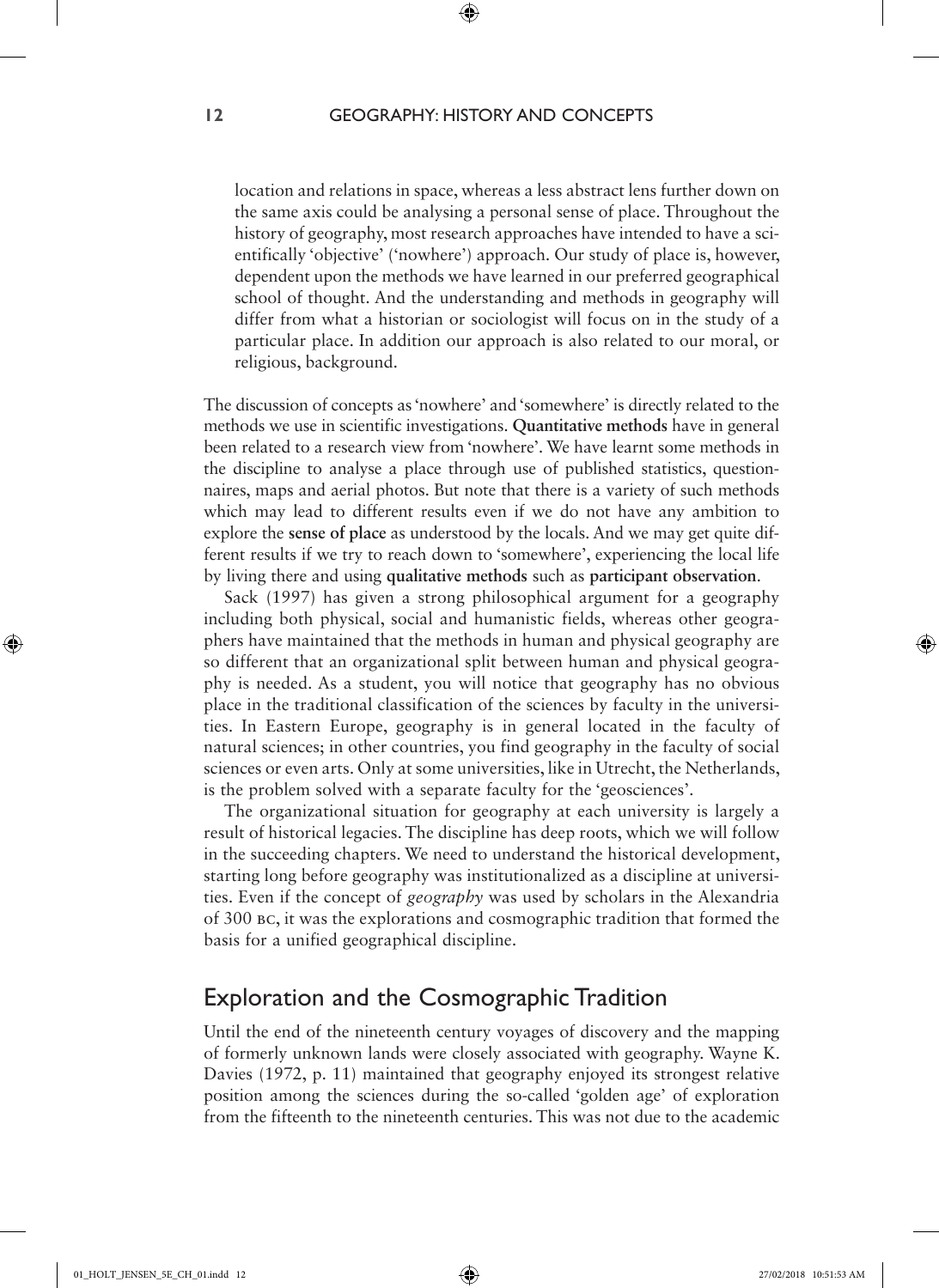⊕

status of the subject during this period, but to the work of a number of people who were actively involved with the mapping and description of the new lands being discovered. To the extent that they were working scientifically, they would, however, be better described as *cosmographers* rather than geographers. **Cosmography,** as termed by Schmithüsen (1976, p. 10), included not only geography and cartography but also natural sciences like biology, geology and geophysics, and social sciences like anthropology, which only achieved their independent academic standing towards the end of the nineteenth century. Exploration and all these other fields of cosmographic activity were also regarded as being part of geography by the general public because they were carried out, to a large extent, under the auspices of the **geographical societies**  (see Box 3.1, p. 36).

Geography developed as an academic discipline partly based on a cosmographic philosophy that was developed to give coherence to the different activities of the geographical societies. Gradually theoretical studies made an increasing contribution to the advancement of specific geographical methodologies. The chief emphasis remained, however, on geography as a **science of synthesis**, a science linking humanity and environment and creating a bridge between the social and natural sciences. Later parts of this book will show that **geographical synthesis** is not an easy task. Some even argue that it is impossible. We will, however, leave these critics for the time being, and present some of the synthesizing features that characterize geography.

## A Science of Synthesis

Some parts of geography have their strongest affiliations with mathematics and natural sciences, others with history, philosophy and social sciences. Other sciences study distinctive types of phenomena: geologists study rocks, botanists plants, sociologists social groups and so on. The work of geographers involves several types of phenomena, each already studied by another science. Are geographers, therefore, 'jacks of all trades and masters of none'? Representatives from some other disciplines, like the historian Peter Bowler (1992), maintain that geography is a classic example of a subject that can disappear as a separate discipline and split up in its different specialties.

Geographers would argue that although the subject matter is shared with other disciplines it is treated in a different way for geographical purposes. Many maintain that the subject matter of geography is exclusive; geographers alone study **places**.

To clarify this point we may look at the position of geography as presented by Richard Hartshorne (1939) in the only figure in his influential book *The Nature of Geography* (Figure 1.3). The diagram shows that the specialized, **systematic branches of geography**, like vegetation geography, climatology, geomorphology, economic geography, social geography, study phenomena that belong equally to some systematic science. Hartshorne (1939, 3rd imprint 1949: 146) stated,

⊕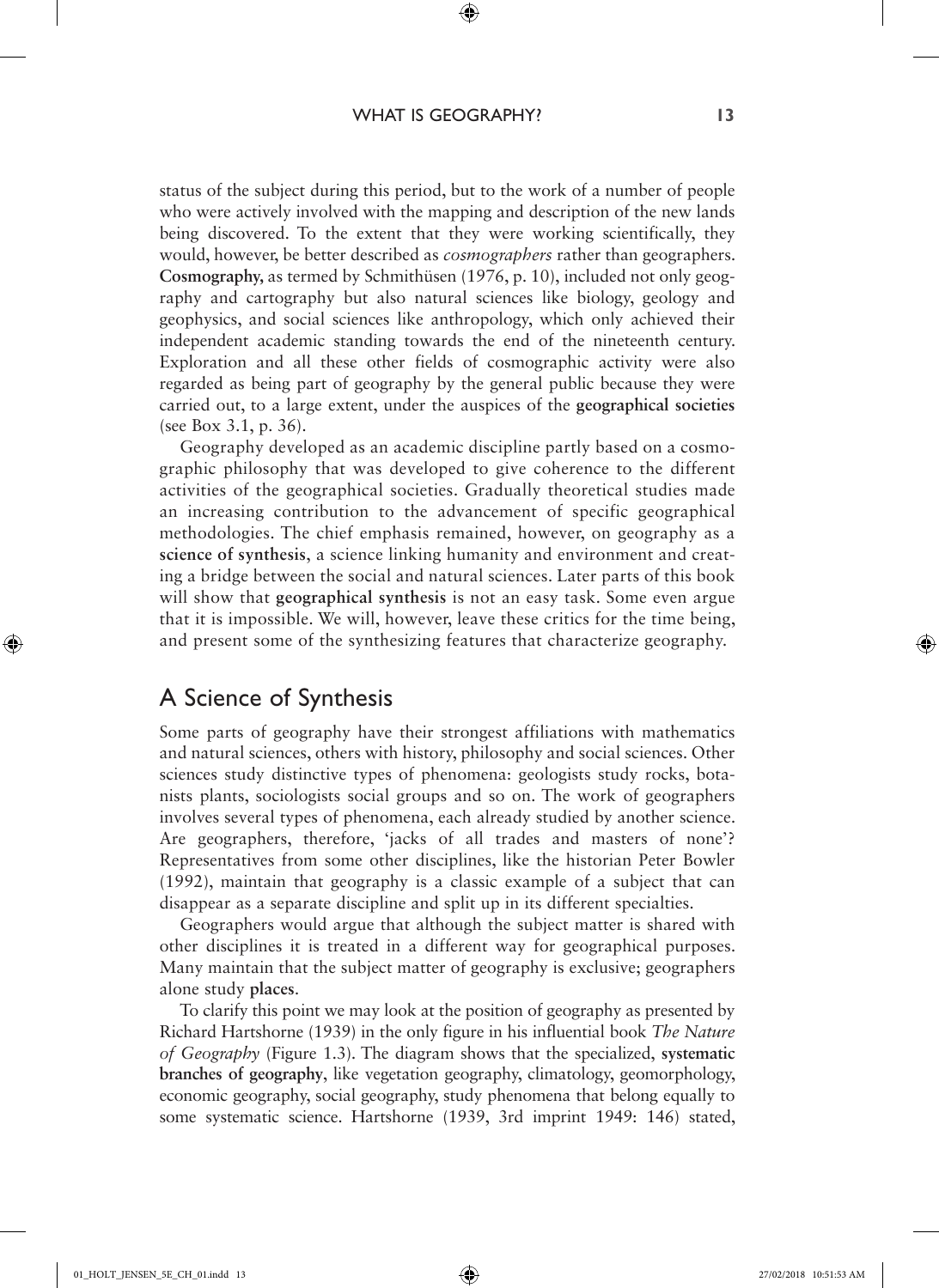$\bigoplus$ 





*Source*: Adapted from Hartshorne, R. *The Nature of Geography*, 1939

however, that 'geography does not border on the systematic sciences, overlapping them in common parts on a common plane, but is on a transverse plane cutting through them'. For every systematic science, there is a corresponding systematic branch in geography, but the perspectives and the questions asked are different. **Geomorphology** uses knowledge from geology, but the aim is to understand how the physical landscape we observe in a particular location has been shaped. The geographer studying climate is interested in how the average weather (climate) characterizes an area, not in the weather in the coming days, which is the task of the meteorologist. **Vegetation geography** focuses on the plant societies that form forests and grasslands, not the single plant species. **Political geography** is concerned with how forms of governments and power relations differ from country

⊕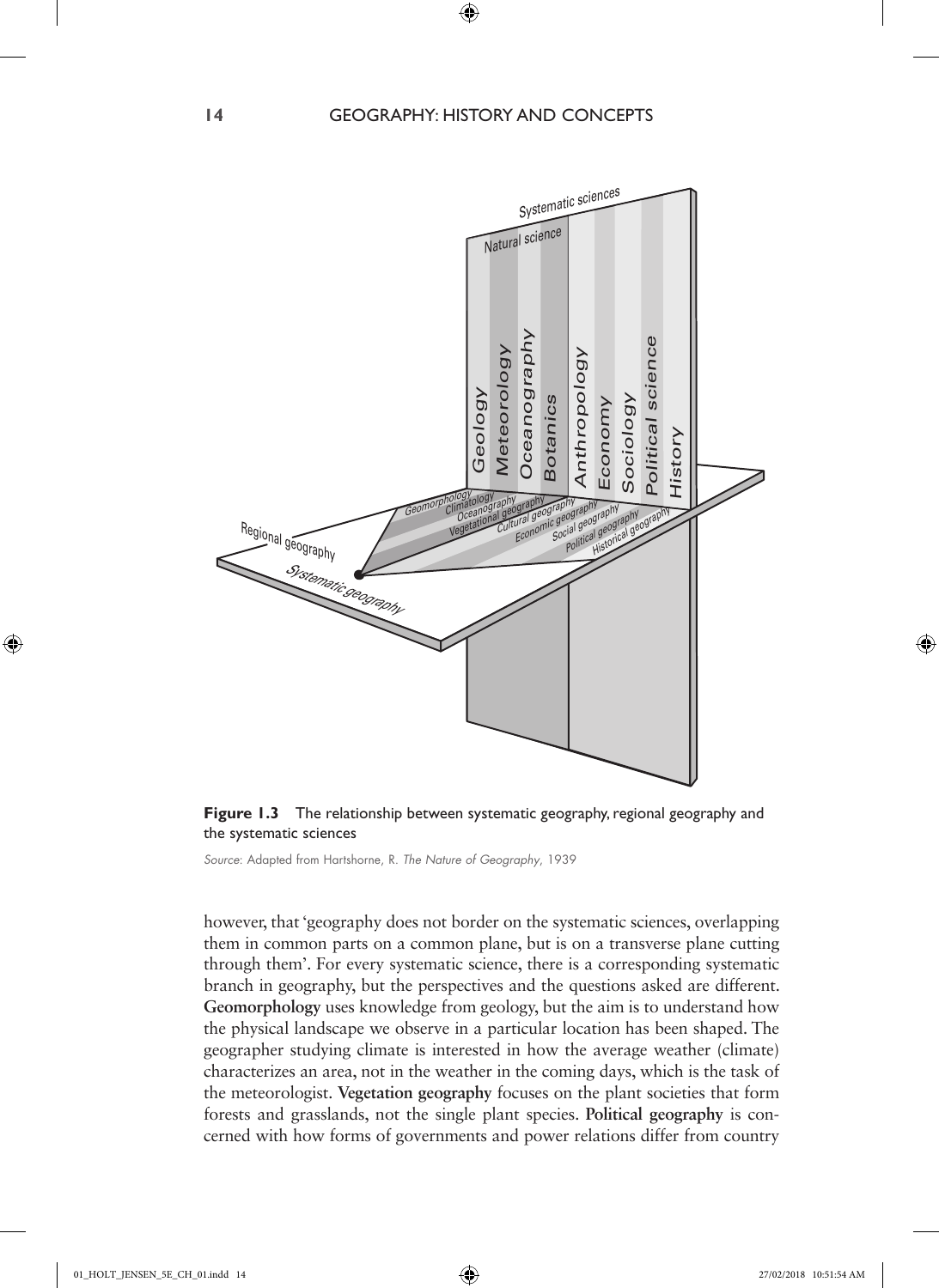$\bigoplus$ 

to country, from place to place, not on how decision-making functions. The **economic geographer** focuses on localization of regional clusters, networks and innovation, not on macroeconomic models for consumption growth, purchase power, interest rates, inflation and wage levels. The **social geographer** is more interested in where the different social groups are living, in segregated or mixed **neighbourhoods**, than in social relationships. There are also clear relations between the different branches of **systematic geography**. It is easy to see that climate and soil type must have an important bearing on conditions for agricultural production and that the development of industry in an area may not be due only to economic factors, but also to the natural resources of the area, its population potential and its historical and political development. Hartshorne concluded that the interaction of all these factors can primarily be studied within definite areas or regions, and argued that geography should cultivate its core, **regional geography.** Regional geography is defined as the study of areas in their total composition or complexity. In most cases, regional geography would, however, focus on the relationship between humanity and its habitat or another theme that makes an illuminating presentation of the **region** or **place** possible. Hartshorne made it quite clear that each region should not necessarily be studied in the same way. For any particular region at a particular time, a special pattern is woven linking a selection of systematic threads. A regional presentation must find the special features that characterize the area and seek the relevant systematic data that explain them. In the philosophical discussion in Box 1.4, Figure 1.4 on categories of basic reasoning **regional geography** is related to **total–special reasoning** (the 'D' corner)*.*  Hartshorne's regional geography cannot, however, be placed at the top 'D' corner of the tetrahedron. The model, like all models, is too simple; regional geography is 'inside' the tetrahedron, somewhat close to the 'D' top. As it is impossible to cover everything in a region, the 'total–special' ideal cannot be reached.

### **BOX 1.4**

## CATEGORIES OF BASIC REASONING, OR ARGUMENTS FOR A CHOROLOGIC, REGIONAL APPROACH

Joseph Schmithüsen (1976) attempted to establish a philosophical base for geography as a science, arguing that all scientific research is based upon four different categories of basic reasoning, which are characterized by the following pairs of concepts: total–general, partial–general, partial–special and total–special (Figure 1.4). Total–general reasoning implies a holistic understanding of objects with the intention of making

*(Continued)*

♠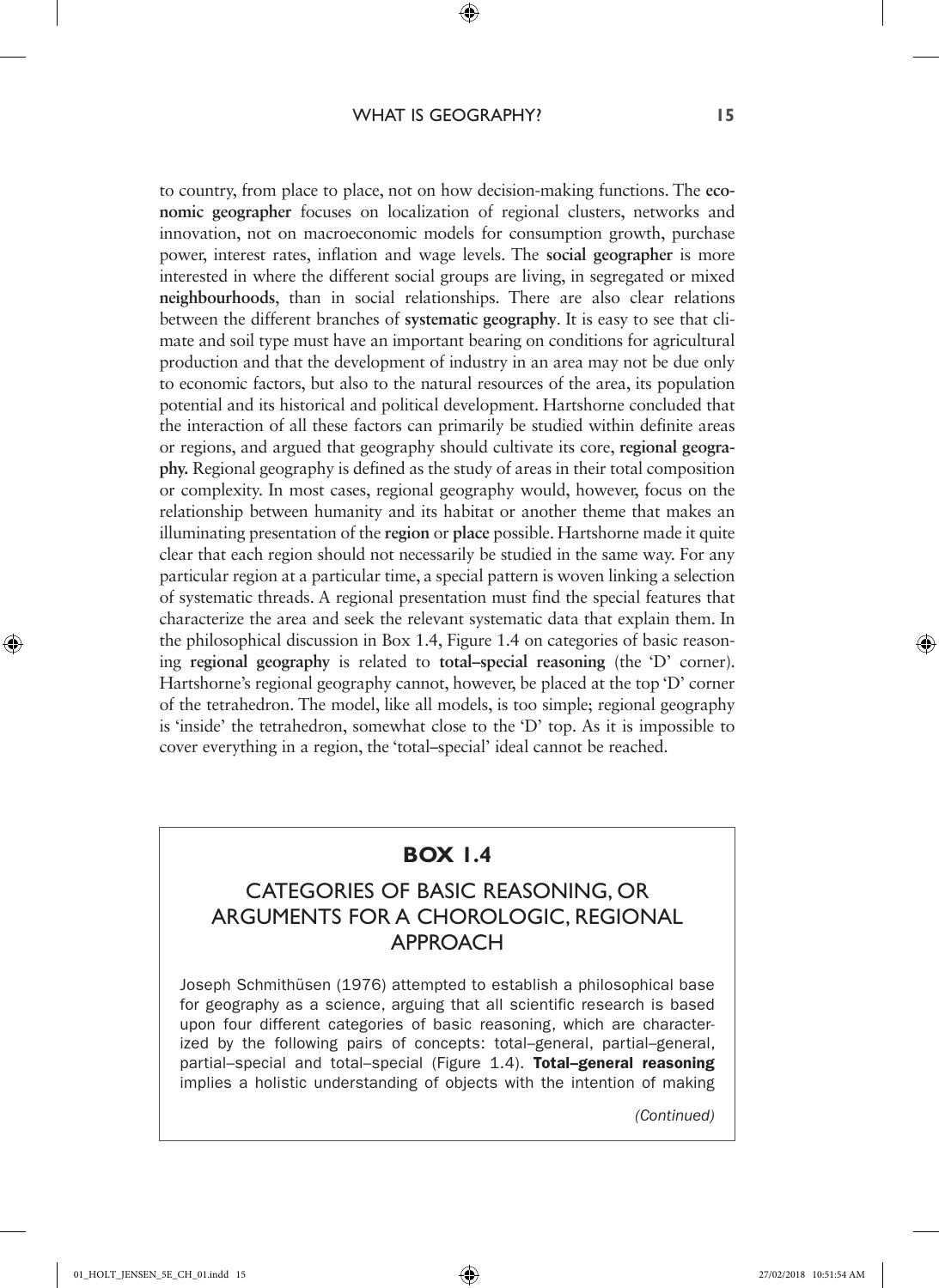⊕



While there is some truth in the assessment that many geographers have lost their geographical identity to other disciplines when working with specialized systematic themes, any fear of absorption by other disciplines seems rather strange today. Geography has become an outward-looking discipline that has frequently created new specializations. This multidisciplinary perspective may

♠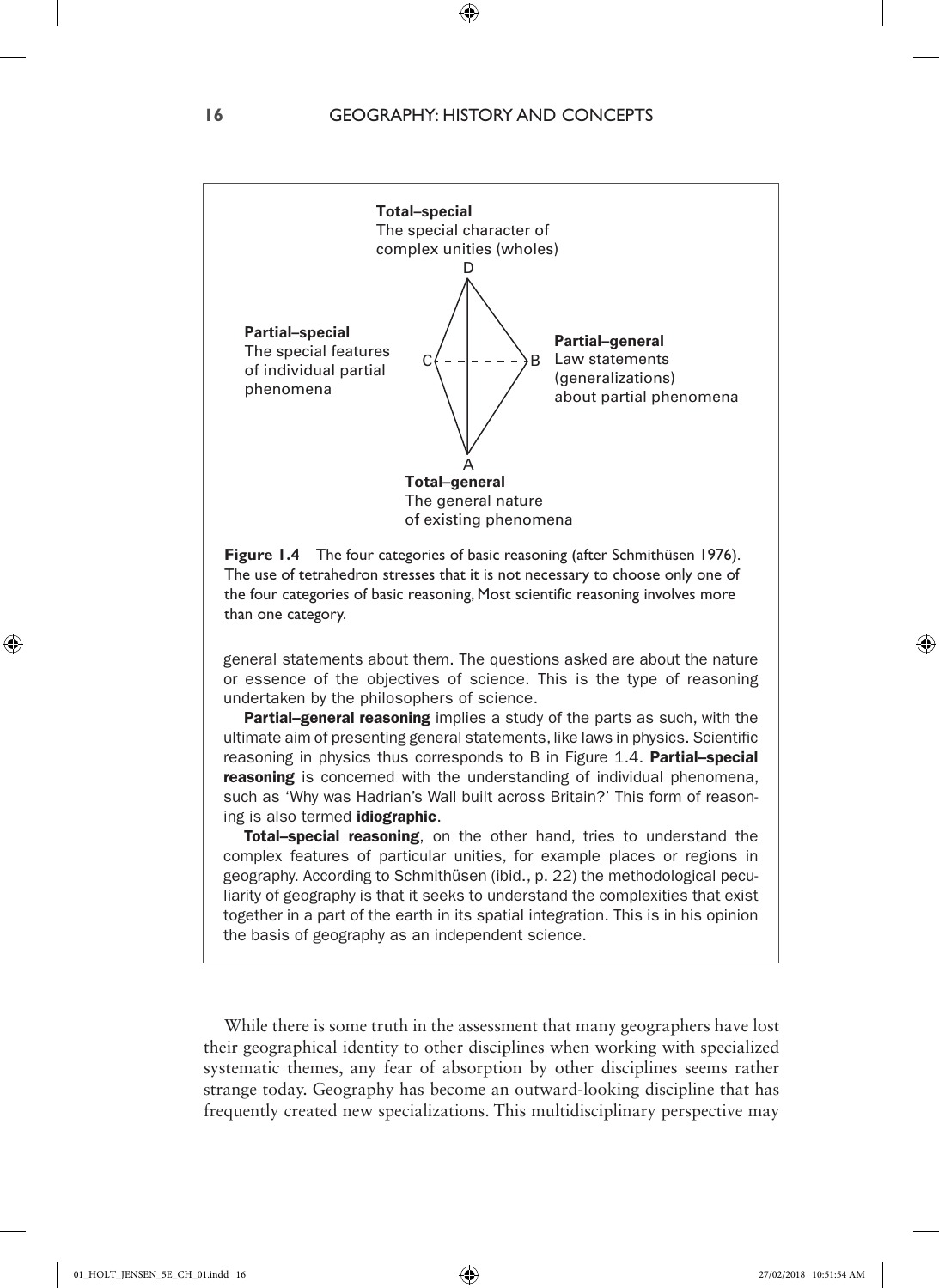$\textcircled{\scriptsize{*}}$ 

be regarded both as our raison d'être and our life-raft in the sea of knowledge (Capelle, 1979, p. 65). If the periphery seems interesting, why not explore it; this will only widen the 'circle of geography'.

The systematic branches of geography are breaking much new ground. Some of the world's leading economists have acknowledged the value of contributions from economic geographers. *Journal of Economic Geography*, which was founded in 2001, has become an exciting meeting place for new research contributions from both geographers and economists. The research in the borderland between the two disciplines has had a great impact on the understanding of global processes in trade and industry, and has also to a large extent influenced planning and urban policies. This must be regarded as the fruits of geographical thinking, although many inputs come via economy and regional science. A good reference is Peter Dicken's *Global Shift* (1986, 7th edition 2015), now regarded as one of the classics in human geography. As economy has become increasingly globalized, the value of a geographical perspective is becoming more and more crucial.

In principle there is a difference between social geography and sociology, but particularly within the field of urban studies with a focus on **social exclusion**, urban deprivation and housing, cross-disciplinary co-operation has become more and more important. New international projects involving geographers, sociologists and planners have been given priority, for instance in the NEHOM (Neighbourhood Housing Models) project that I co-ordinated for the European Union (EU) in 2000–2004 (Holt-Jensen et al., 2004). A recent contribution is Tammaru et al.'s *Socio-Economic Segregation in European Capital Citie*s (2016) which analyses relations between increasing income disparities and geographical social segregation in 12 European capital cities (see Chapter 10, pp. 202–204).

Research within protection and maintenance of cultural landscapes has created very fruitful cross-disciplinary projects and co-operation. Biologists and geographers have demonstrated that conditions for biodiversity are much influenced by land use and particularly agricultural practices that split up natural vegetation in small fractures. Applied 'green planning' involves cross-disciplinary work (Mendhenhall et al., 2014). Botanists have come to realize the value of the broad geographical focus on human behaviour and its impact on the living landscape.

So maybe Hartshorne's model of the transverse planes needs revision; two planes may indicate that we are living in separate academic worlds. In any case, the crucial message is that the geographical perspective is increasingly becoming more important and recognized by the systematic disciplines. As noted by Bonnett (2008, p. 4) this is due to two interconnected themes that are in the main media focus: environmental (for instance **global warming**) and international (as **economic** and **cultural globalization**) change. Numerous research projects and geographical conferences increasingly focus on man and nature **sustainability**; a theme that unites environmental concerns and the effects of globalization.

⊕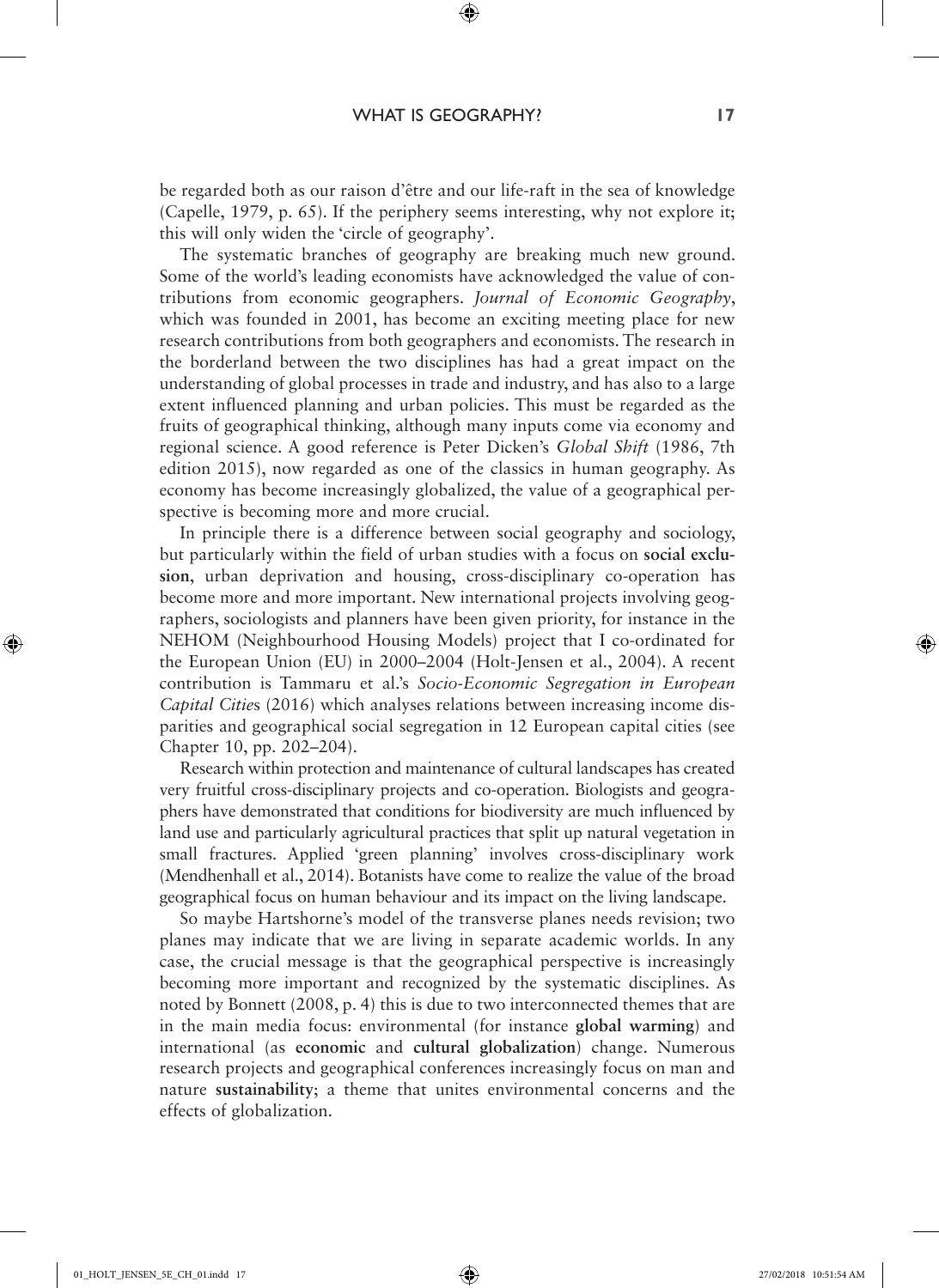$\textcircled{\scriptsize{*}}$ 

## Man and Nature Sustainability: A Major Research Focus

Geography is a science bridging the gap between social and natural sciences. This makes the discipline somehow predestined to focus research on impacts of globalization and man's role in transforming nature. A reference guide is the World Commission on Environment and Development (WCED 1987), defining the aims for man and nature sustainability, which has been followed by numerous international conferences and some important agreements, most notably international settlements to curb **global warming**. The concept of **sustainability** defined by WCED could be summed up as 'Development that meets the needs of the present without compromising the ability of future generations to meet their own needs'. Sustainability as defined is something we all can agree on in principle, but when we start to analyse the consequences we realize that they demand sacrifices in our daily life that may be difficult to get accepted. In addition to considering sustainability for future generations, a fair contemporary distribution of natural resources between people on the earth today is also required. Sustainability is multidimensional as it has economic, social and environmental dimensions and aims that may contradict each other. Politically, the conflicting aims have no chance of being accepted internationally, nationally, locally and individually if we cannot base necessary changes on solid research documentation. We need research to be able to sort out those aims and actions that require urgent priority to stop unsustainable processes downgrading life on our small planet, as symbolized on the front cover of this book! Geographers are in a good position to provide such documentation.

Our research needs to:

analyse *what* is happening (global warming and its causes, natural resource mapping) – there are many of these projects within physical geography;

analyse the *effects* of what is happening and what this means for different regions and social groups – there are many such projects within development geography and biogeography;

analyse the *ability* of public and private organizations to carry out necessary actions (as in urban planning) – there is an increasing number of projects within applied geography;

analyse the *economic* costs and *priorities* needed to sort out the best local, regional and global actions (for instance priority for electric cars or biodiesel) – this should be an important research field for economic geographers.

Increasingly young geography researchers become actively involved in such projects which we will follow in more detail in Chapter 10.

♠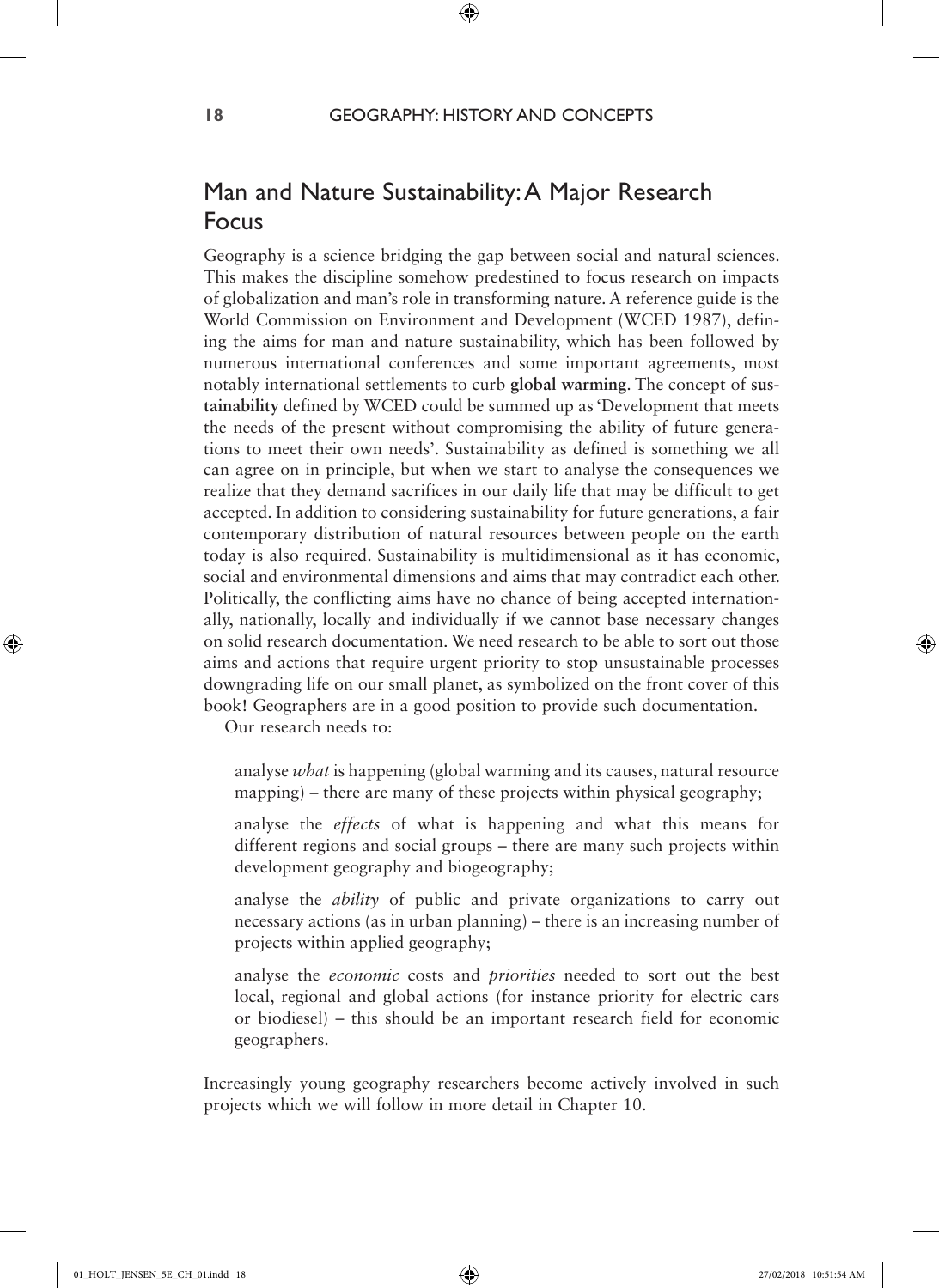$\textcircled{\scriptsize{*}}$ 

## Thinking Geographically

Hartshorne (1939, pp. 243–5) described geography as an 'integrative' discipline, but that is not the same as regarding it as an 'integrated' discipline. There is an integrative task to transmit impulses from branch to branch within the structure, but there is no need to withdraw from the periphery. Hartshorne regarded the core of the discipline to be **regional geography**. **Systematic geography** was seen as the field in which scientific 'laws' are formulated, whereas regional geography becomes the field in which such 'laws' are tested, and which also provides a **synthesis** of the physical and human phenomena within an area or region. It has, however, been difficult for regional geography to fulfil these roles. We may still postulate a core or nerve centre, but to regard regional geography as this core is no longer helpful. Jackson (2006) remarks that **relational thinking** about us and them, self and other, centre and periphery, East and West, developed and underdeveloped, poor and rich, included and excluded needs to be in focus. Thinking geographically in this manner offers a uniquely powerful way of seeing the world and making connections between scales, from the global to the local (Jackson 2006). Thinking geographically is further developed by Eric Sheppard (2015) in relation to the globalization of capitalism.

Our concern as geographers is to analyse processes and how they are linked to local, place-bound factors and regional and global forces. We are interested as well in how our relational space is formed in our everyday life and can get inspiration by Sack's (1997) presentation of '*homo geographicus'* and Massey's (1994) exposure of 'a global sense of place'.

Since Alice (Carroll 1872) started on her journey into the unknown land, the discipline of geography has travelled a long way. A hundred and fifty years ago the geographer's job was the 'grand survey' – mapping the landscape, the **absolute space**, as seen from a balloon or a hilltop – to guide subsequent travels through it. On the basis of this surveillance, curiosity would naturally lead on to the basic geographical question: *'Why* is it like that here?' Alice did not pose that question; she took in the 'strangeness' of life on the other side as a matter of fact. Geographers, on the other hand, have had problems in finding appropriate methods to analyse the *why* of the things observed. Geography exists to study variations in phenomena from place to place, and its value as an academic discipline depends on the extent to which it can clarify the spatial relations, local, regional and global processes that might explain the features of an area or a place.

In this introductory chapter I have tried to expose geography as a discipline and have also introduced a number of concepts and discourses that need a deeper explanation, so you will have to proceed through the following chapters to get a better basis for further discussions. The hope is, however, that this introduction has spurred your curiosity to learn more and go on to explore the history of scientific geography.

♠